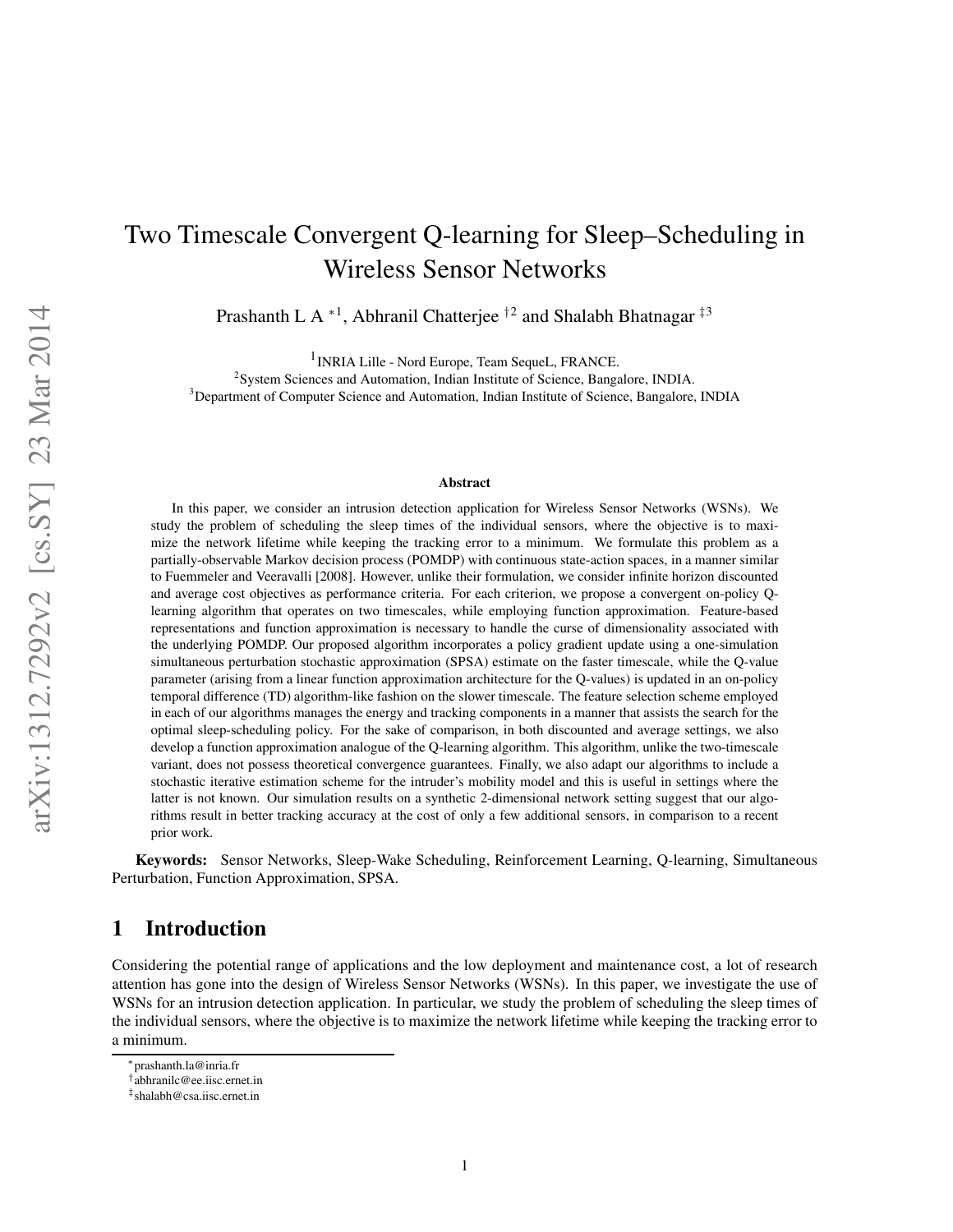

Figure 1: Field of sensors and the movement of intruder considered

As illustrated in Fig. 1, we consider a centralized control setting for a sensor network involving  $N$  sensors and assume for simplicity that the sensors fully cover the area of interest. Each sensor can be either awake (i.e., active) or asleep. The control center collects sensing information periodically and then decides on the sleeping policy for the sensors. The location of the intruder at any instant can be any one of the  $N$  cells corresponding to the  $N$ sensors. The intruder movement is described by a Markov chain with a probability transition matrix  $P$  of size  $N \times N$ . Each entry  $P_{ij} \in [0, 1]$  of the matrix P specifies the probability of the intruder moving from location i to  $j$ . The state of this Markov chain is the current location of the intruder to within the accuracy of a sensing region. The challenge is to balance the conflicting objectives of minimizing the number of sensors awake to reduce the energy cost, while at the same time having enough number of sensors awake to ensure a good tracking accuracy.

We formulate this problem as a partially-observable Markov decision process (POMDP), in a manner similar to Fuemmeler and Veeravalli [2008]. However, unlike their formulation, we consider infinite horizon discounted and average cost objectives as performance criteria. The rationale behind the average cost objective is to understand the steady-state system behavior, whereas the discounted cost objective is more suitable for studying the transient behavior of the system.

MDPs Bertsekas [2007] (and POMDPs) are useful frameworks for modeling real-time control problems such as the sleep scheduling that we consider in this paper. However, in practice, the transition dynamics of the MDP is unavailable and reinforcement learning (RL) approaches provide an efficient alternative. RL comprises of simulation-based sample-path techniques that converge to a good-enough policy in the long run. The reader is referred to Bertsekas and Tsitsiklis [1996], Sutton and Barto [1998] for a comprehensive (text book) introduction to RL.

We base our solution approach on reinforcement learning (RL) formalisms, with specific emphasis on developing Q-learning Watkins and Dayan [1992] type algorithms for learning the optimal sleeping policy for the sensors. At the same time, to be computationally efficient, we employ linear approximation architectures. Linear function approximation allows us to handle the curse of dimensionality associated with high-dimensional state spaces (as is the case with the sleep-wake scheduling problem considered in this paper). To the best of our knowledge, RL with function approximation for sleep scheduling in WSNs has not been considered previously in the literature.

However, for problems involving high-dimensional state spaces, the Q-learning algorithm with function approximation may diverge or may show large oscillations, Baird [1995]. This is primarily due to the inherent nonlinearity in the Q-learning update rule resulting from the explicit maximization/minimization in the update procedure. To alleviate this problem, we propose a two-timescale Q-learning algorithm, borrowing the principle of using a simultaneous perturbation method for policy gradient estimation from a closely related algorithm for the discounted setting proposed in Bhatnagar and Lakshmanan [2012].

Our algorithm, proposed for continuous state-action spaces and the long-run average cost criterion, operates on two timescales and works on the simultaneous perturbation principle Spall [1992], Bhatnagar et al. [2013].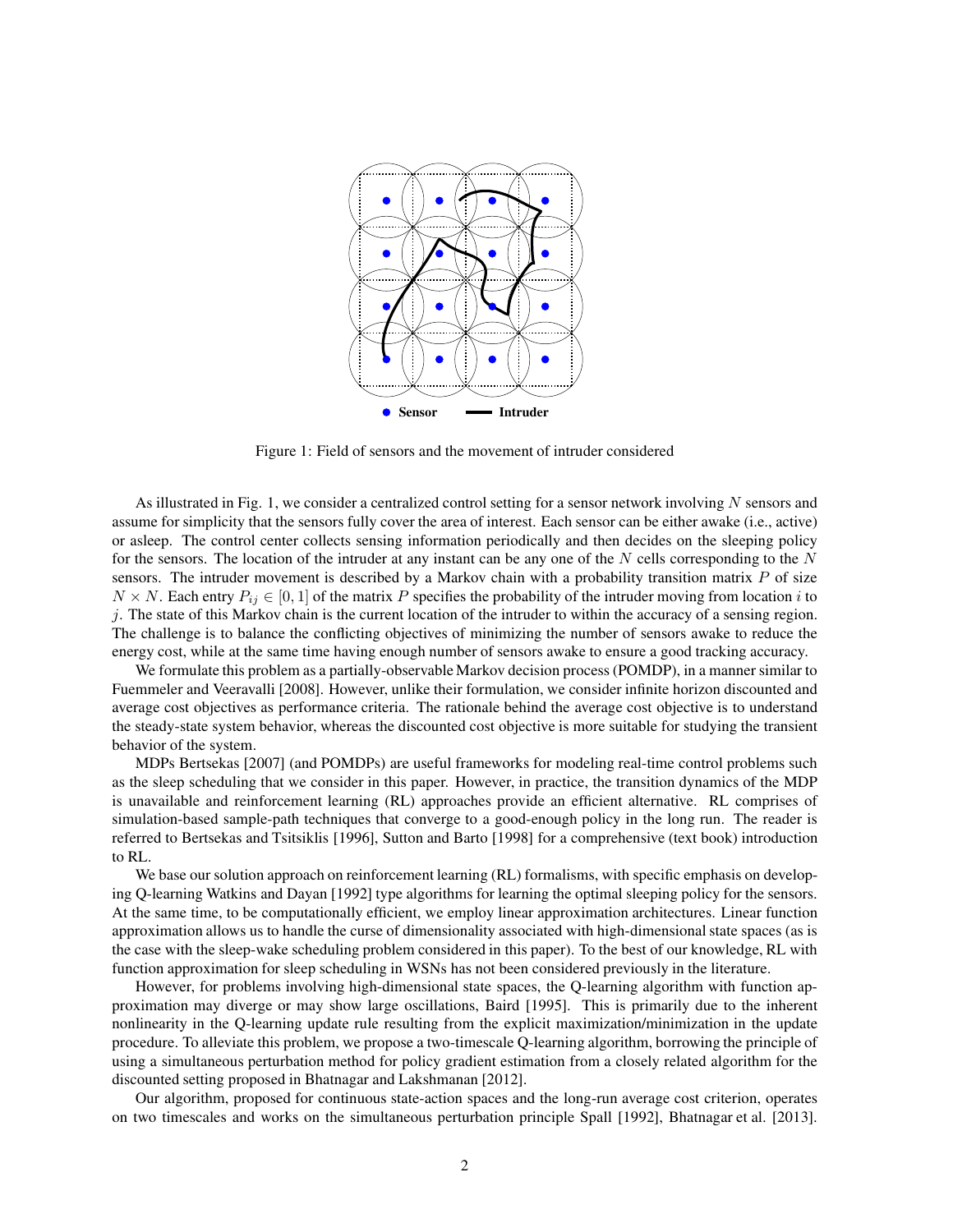In particular, after parameterizing the policy in a continuous space, the algorithm updates the policy parameter along the negative gradient direction using a well-known simultaneous perturbation method called simultaneous perturbation stochastic approximation (SPSA) [Bhatnagar et al., 2013, Chapter 5]. In particular, we employ a one-simulation SPSA estimate on the faster timescale for obtaining the policy gradients. On the other hand, along the slower timescale an on-policy TD-like update is performed for the Q-value parameters. This timescale separation together with the policy gradient estimation using SPSA gets rid of the off-policy problem present in vanilla Q-learning with function approximation. The resulting algorithm turns out to be a stochastic approximation scheme on the faster timescale, but a stochastic recursive inclusion [Borkar, 2008, Chapter 5] scheme on the slower timescale. We provide a sketch of the convergence of this algorithm, with the detailed proof being available in an appendix to this paper. To the best of our knowledge, a convergent Q-learning type algorithm with function approximation to optimize a long-run average cost criterion in a POMDP with continuous state-action spaces (as is the case with the sleep-scheduling POMDP considered), has not been proposed earlier in the literature.

We summarize our contributions as follows<sup>1</sup>:

**(i)** In the average cost setting, we propose a novel two-timescale algorithm that performs on-policy Q-learning while employing function approximation. This algorithm is efficient owing to linear function approximators and possesses theoretical convergence guarantees. For the sake of comparison, we also develop a function approximation analogue of the Q-learning algorithm. This algorithm, unlike the two-timescale variant, does not possess theoretical convergence guarantees. The feature selection scheme employed in each of our algorithms manages the energy and tracking components in a manner that assists the search for the optimal sleep-scheduling policy.

**(ii)** In the discounted setting, we adapt the recently proposed two-timescale (convergent) variant of the Q-learning algorithm Bhatnagar and Lakshmanan [2012], with function approximation. Further, for the sake of comparison, we also develop a sleep-scheduling algorithm based on Q-learning with linear function approximation. These algorithms can be seen to be the discounted-cost counterparts of the algorithms described above for the average cost setting.

**(iii)** We also adapt our algorithms to a setting where the mobility model of the intruder is not available. We develop a stochastic iterative scheme that estimates the mobility model and combine this estimation procedure with the average cost algorithms mentioned above using multi-timescale stochastic approximation.

**(iv)** We validate our algorithms on a two-dimensional network setting, while also comparing their performance with the Q<sub>MDP</sub> and FCR algorithms from Fuemmeler and Veeravalli [2008]. Our algorithms are seen to be easily implementable, converge rapidly with a short (initial) transient period and provide more consistent results than the QMDP and FCR algorithms. Further, we observe that the procedure for estimating the mobility model of the intruder converges empirically to the true model.

The rest of the paper is organized as follows: In Section 2, we review relevant literature in the area of sleepwake scheduling as well as reinforcement learning. In Section 3, we formulate the sleep-wake scheduling problem as a POMDP. and describe the long-run performance objectives (both average and discounted) for our algorithms. In Section 4 we describe the long-run average cost objective and in Section 5, we present two novel RL-based sleep-wake scheduling algorithms for this setting. In Section 6, we present the mobility model estimation scheme. In Section 7 we present the discounted cost objective and in Section 8, we extend the average cost algorithms to this setting. In Section 9, we describe the experimental setup and present the results in both average and discounted cost settings. Finally, in Section 10, we provide the concluding remarks and outline a few future research directions.

# **2 Related Work**

Sleep scheduling is broadly related to the problem of resource allocation in wireless networks. A comprehensive survey of solution approaches, including RL-like schemes, is available in Cui et al. [2012a]. Further, considering this problem from a strategic, i.e., game-theoretic, perspective, the authors in Fu and van der Schaar [2009] propose an auction based best-response algorithm. A two-timescale stochastic approximation algorithm for downlink scheduling in a cellular wireless system is proposed in Cui et al. [2012b].

<sup>&</sup>lt;sup>1</sup>A short version of this paper containing only the average cost setting and algorithms and with no proofs is available in Prashanth et al. [2014]. The current paper includes in addition: **(i)** algorithms for the discounted cost setting; **(ii)** a detailed proof of convergence of the average cost algorithm using theory of stochastic recursive inclusions; and **(iii)** detailed numerical experiments.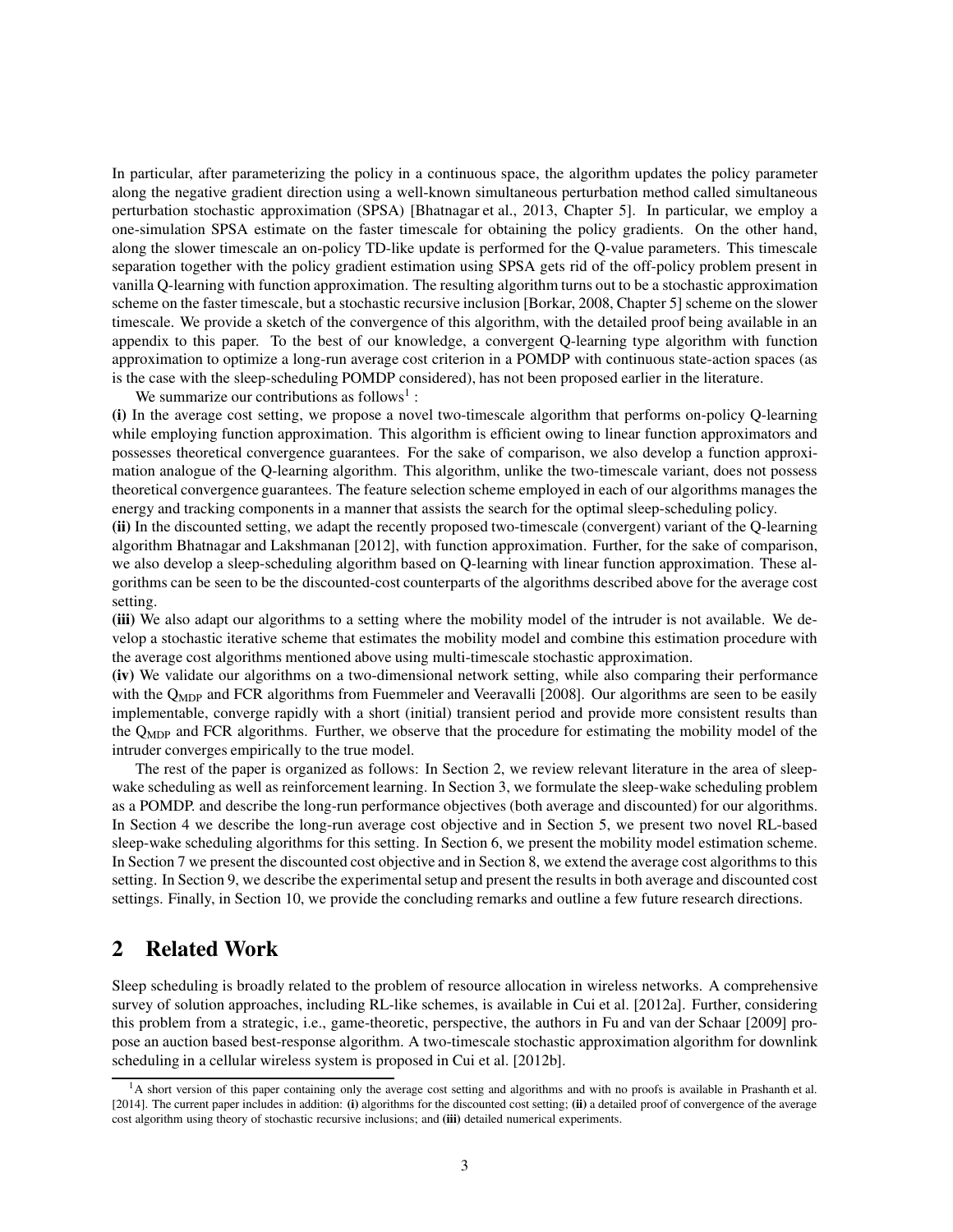In Premkumar and Kumar [2008], the authors formulate an MDP model for intrusion detection and present algorithms to control the number of sensors in the wake state. In Liu and Elhanany [2006], Niu [2010], Jianlin et al. [2009], the authors propose RL based medium access control (MAC) protocols for WSNs. The algorithms proposed there attempt to maximize the throughput while being energy efficient. In Liu and Elhanany [2006], Niu [2010], the authors propose Q-learning based algorithms, whereas, in Jianlin et al. [2009], the authors propose an algorithm based on SARSA. In Gui and Mohapatra [2004], the authors present two sleep scheduling algorithms for single object tracking. In Jiang et al. [2008], a sleep scheduling algorithm based on the target's moving direction has been proposed. In Jin et al. [2006], the authors present a heuristic algorithm that uses dynamic clustering of sensors to balance energy cost and tracking error. In Beccuti et al. [2009], the problem of finding an efficient sleep-wake policy for the sensors while maintaining good tracking accuracy by solving an MDP has been studied. In Khan and Rinner [2012], the authors propose a Q-learning based algorithm for sleep scheduling. In Fuemmeler and Veeravalli [2008], Fuemmeler et al. [2011], the authors propose a POMDP model for sleep-scheduling in an object tracking application and propose several algorithms based on traditional dynamic programming approaches to solve this problem.

In comparison to previous works, we would like to point out the following:

**(i)** Some of the previously proposed algorithms, for instance Premkumar and Kumar [2008], require the knowledge of a system model and this may not be available in practice. On the other hand, our algorithms use simulationbased values and optimize along the sample path, without necessitating a system model. **(ii)** Some algorithms, for instance Gui and Mohapatra [2004], work under the waking channel assumption, i.e., a setting where the central controller can communicate with a sensor that is in the sleep state. Our algorithm do not operate under such an assumption. **(iii)** In comparison to the RL based approaches Liu and Elhanany [2006], Niu [2010], Jianlin et al. [2009] for transmission scheduling at the MAC layer, we would like to point out that the algorithms proposed there **(a)** employ full state representations; **(b)** consider discrete state-action spaces (except Niu [2010] which adapts Q-learning for continuous actions, albeit with a discrete state space); **(c)** consider an MDP with perfect information, i.e., a setting where the states are fully observable; **(d)** consider only a discounted setting, which is not amenable for studying steady state system behaviour; **(e)** are primarily concerned with managing transmission in an energy-efficient manner and not with tracking an intruder with high-accuracy. In other words, the algorithms of Liu and Elhanany [2006], Niu [2010], Jianlin et al. [2009] are not applicable in our setting as we consider a partially observable MDP with continuous state-action spaces, and with the aim of minimizing a certain long-term average cost criterion that involves the conflicting objectives of reducing energy consumption and maintaining a high tracking accuracy. **(iv)** Many RL based approaches proposed earlier for sleep scheduling (see Liu and Elhanany [2006], Niu [2010], Jianlin et al. [2009], Rucco et al. [2013]) employ full state representations and hence, they are not scalable to larger networks owing to the curse of dimensionality. We employ efficient linear approximators to alleviate this. **(v)** While the individual agents in Fu and van der Schaar [2009] employ a RL-based bidding scheme, their algorithm is shown to work well only empirically and no theoretical guarantees are provided. This is also the case with many of the earlier works on sleep scheduling/power management in WSNs using RL and this is unlike our two-timescale on-policy Q-learning based scheme that possesses theoretical guarantees. **(vi)** In Cui et al. [2012b], the authors derive an equivalent Bellman Equation (BE) after reducing the state space and establish convergence of their algorithm to the fixed point of the equivalent BE. However, there is no straightforward reduction of state space in our sleep scheduling problem and we employ efficient linear function approximators to alleviate the curse of dimensionality associated with large state spaces. **(vii)** In comparison to Fuemmeler and Veeravalli [2008], which is the closest related work, we would like to remark that the algorithms proposed there, for instance,  $Q_{MDP}$ , attempt to solve a balance equation for the total cost in an approximate fashion at each time instant and no information about the solution thus obtained is carried forward to the future instants. Moreover, unlike Fuemmeler and Veeravalli [2008], we consider long-run performance objectives that enable us to study both the transient as well as steady state system behavior.

In general, we would like to remark that unlike previous works on sleep-scheduling, we propose RL-based algorithms that observe the samples of a cost function from simulation and through incremental updates find a 'good enough' policy that minimizes the long-run (average or discounted) sum of this cost. The term 'good enough' here refers to the solution of a balance equation for the long term costs, where function approximation is employed to handle the curse of dimensionality. Our algorithms are simple, efficient and in the case of the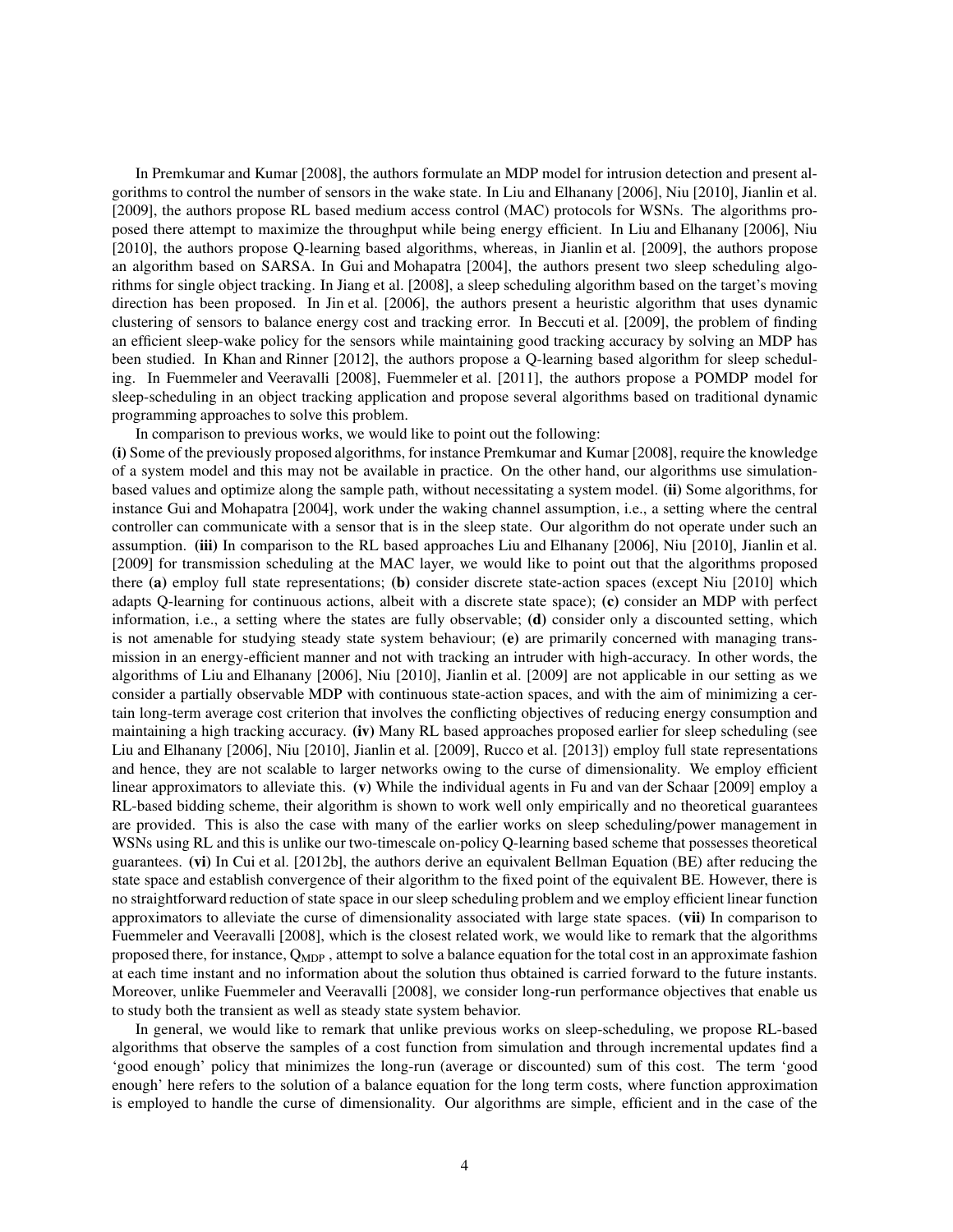two-timescale on-policy Q-learning based schemes, also provably convergent.

# **3 POMDP Formulation**

The state  $s_k$  at instant k for our problem is  $s_k = (l_k, r_k)$ , where  $r_k = (r_k(1), \ldots, r_k(N))$ , is the vector of residual (or remaining) sleep times, with  $r_k(i)$  denoting the residual sleep time of sensor i at time instant k. Further,  $l_k$ refers to the location of the object at instant k and can take values  $1, \ldots, N$ . The residual sleep time vector  $r_k$ evolves as follows:  $\forall i = 1, \ldots, N$ ,

$$
r_{k+1}(i) = (r_k(i) - 1)\mathcal{I}_{\{r_k(i) > 0\}} + a_k(i)\mathcal{I}_{\{r_k(i) = 0\}}.\tag{1}
$$

In the above  $\mathcal{I}_{\{C\}}$  denotes the indicator function, having the value 1 when the condition C is true and 0 otherwise. The first term in (1) indicates that the residual sleep time is decremented by 1 if sensor  $i$  is in sleep state, while the second term expresses that if sensor i is in wake state, it is assigned a sleep time of  $a_k(i)$ . Here  $a_k =$  $(a_k(1), \ldots, a_k(N))$  denotes the chosen sleep configuration of the N sensors at instant k.

The single-stage cost function has two components - an energy cost for sensors in the wake state and a tracking cost. We use an energy cost  $c \in (0, 1)$  for each sensor that is awake and a tracking cost of 1 if the intruder location is unknown. Let  $S_k$  denote the set of indices of sensors that are in sleep state. Then the single-stage cost  $g(s_k, a_k)$ at instant  $k$  has the form,

$$
g(s_k, a_k) = \sum_{\{i: r_k(i) = 0\}} c + \mathcal{I}_{\{r_k(l_k) > 0\}}.
$$
 (2)

Since the number of sensors is finite, the single-stage cost is uniformly bounded. The algorithms that we design subsequently find the optimal strategy for minimizing the single-stage cost (2) in the long-run average cost sense. Note that, unlike the formulation in Fuemmeler and Veeravalli [2008], we do not consider a special termination state which indicates that the intruder has left the system<sup>2</sup>.

The states, actions and single-stage cost function together constitute an MDP. However, since it is not possible to track the intruder at each time instant (i.e.,  $l_k$  is not known for all k) as the sensors at the location from where the intruder passes at a given time instant may be in the sleep state, the problem falls under the realm of MDPs with imperfect state information, or alternatively partially observed MDP (POMDP). Following the notation from Fuemmeler and Veeravalli [2008], the observation  $z_k$  available to the control center is given by  $z_k = (s_k, o_k)$ , where  $s_k$  is as before and  $o_k = l_k$  if the intruder location is known, or a special value  $\zeta$  otherwise. Thus, the total information available to the control center at instant k is given by  $I_k = (z_0, \ldots, z_k, a_0, \ldots, a_{k-1})$ , where  $I_0$ denotes the initial state of the system. The action  $a_k$  specifies the chosen sleep configuration of the n sensors and is a function of  $I_k$ . As pointed out in Fuemmeler and Veeravalli [2008], in the above POMDP setting, a sufficient statistic is  $\hat{s}_k = (p_k, r_k)$ , where  $p_k = P(l_k | I_k)$  and  $r_k$  is the remaining sleep time mentioned above. Note that  $p_k = (p_k(1), ..., p_k(N))$  is the distribution at time step k of the object being in one of the locations 1, 2, ..., N and evolves according to

$$
p_{k+1} = e_{l_{k+1}} \mathcal{I}_{\{r_{k+1}(l_{k+1})=0\}} + p_k P \mathcal{I}_{\{r_{k+1}(l_{k+1})>0\}},\tag{3}
$$

where  $e_i$  denotes an N-dimensional unit vector with 1 in the *i*th position and 0 elsewhere. The idea behind the evolution of  $p_k$  is as follows:

(i) the first term refers to the case when the location of the intruder is known, i.e., the sensor at  $l_{k+1}$  is in the wake state;

**(ii)** the second term refers to the case when intruder's location is not known and hence, the intruder transitions to the next distribution  $p_{k+1}$  from the current  $p_k$  via the transition probability matrix P.

Note that the evolution of  $p_k$  in our setting differs from Fuemmeler and Veeravalli [2008], as we do not have the termination state. With an abuse of terminology, henceforth we shall refer to the sufficient statistic  $\hat{s}_k$  as the state vector in the algorithms we propose next. Further, we would like to emphasize here that our algorithms do not require full observation of the state vector. Instead, by an intelligent choice of features that rely only on  $p_k$ , the algorithms obtain a sleeping policy that works well.

<sup>&</sup>lt;sup>2</sup>Since we study long-run average sum of (2) (see (4) below), we can consider the problem of tracking an intruder in an infinite horizon, whereas a termination state in Fuemmeler and Veeravalli [2008] was made necessary as they considered a total cost objective.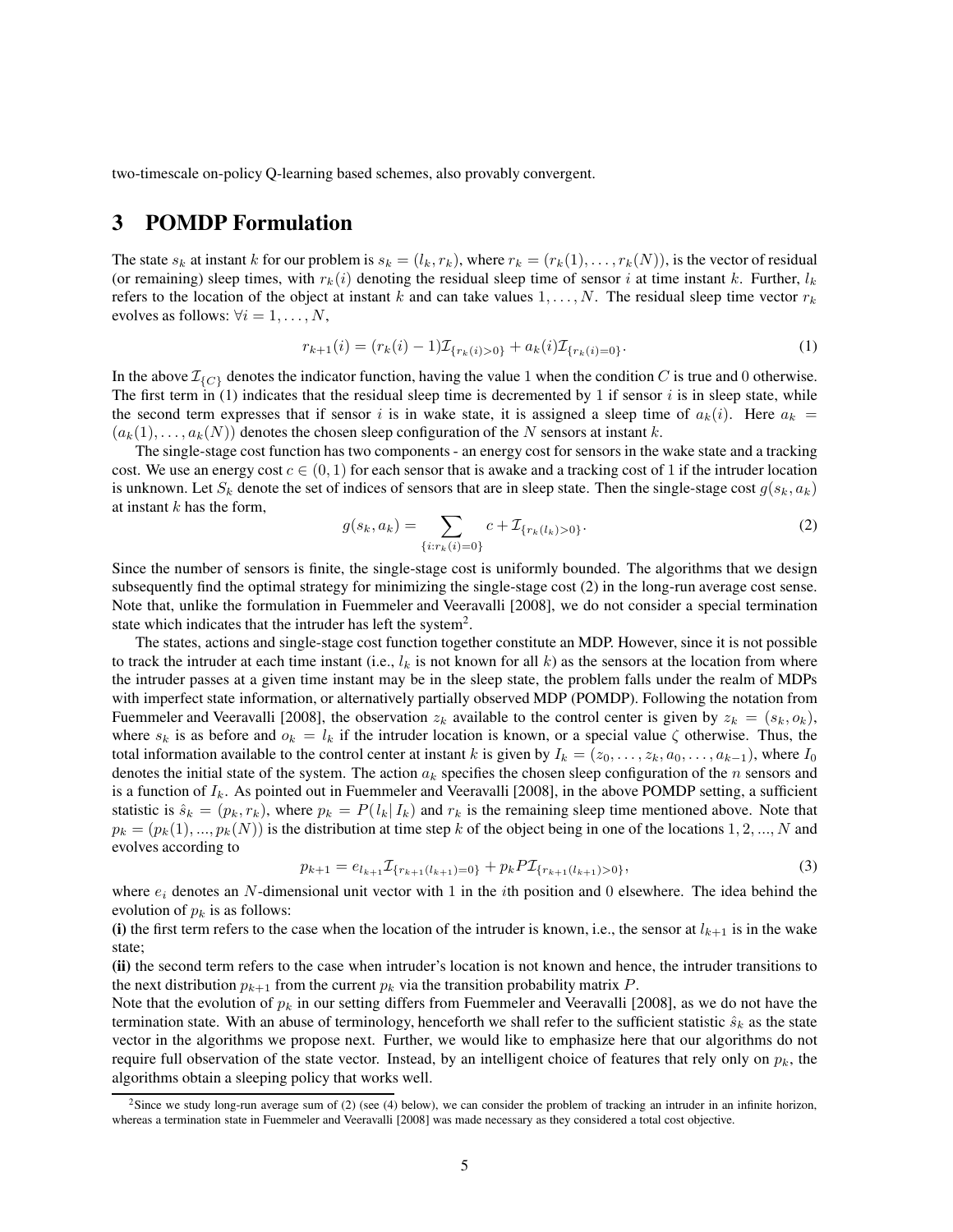# **4 Average Cost Setting**

The long-run average cost  $J(\pi)$  for a given policy  $\pi$  is defined as follows:

$$
J(\pi) = \lim_{N \to \infty} \frac{1}{N} \sum_{n=0}^{N-1} g(s_n, a_n),
$$
 (4)

starting from any given state i (i.e., with  $s_0 = i$ ). In the above, the policy  $\pi = {\pi_0, \pi_1, \pi_2, \dots}$  with  $\pi_n$  governing the choice of action  $a_n$  at each instant n.

The aim here is to find a policy  $\pi^* = \argmin_{\pi \in \Pi} J(\pi)$ , where  $\Pi$  is the set of all admissible policies. A policy  $\pi$  is admissible if it suggests a feasible action at each time instant n.

Let  $h(x)$  be the differential cost function corresponding to state x, under policy  $\pi$ . Then,

$$
h(x) = \sum_{n=1}^{\infty} E\left[g(s_n, a_n) - J(\pi)| s_0 = x, \pi\right],
$$
\n(5)

is the expected sum of the differences between the single-stage cost and the average cost under policy  $\pi$  when  $x \in S$  is the initial state. Let  $J^* = \min_{\pi \in \Pi} J(\pi) \stackrel{\triangle}{=} J(\pi^*)$  denote the optimal average cost and let  $h^*$  denote the optimal differential cost function corresponding to the policy  $\pi^*$ . Then,  $(J^*, h^*(x))$ ,  $x \in S$  satisfy the following Bellman equation (see Puterman [1994]):

$$
J^* + h^*(x) = \min_{a} (g(x, a) + \int p(x, a, dy) h^*(y)), \forall x \in S,
$$
\n(6)

where  $p(x, a, dy)$  denotes the transition probability kernel of the underlying MDP. Now, define the optimal Qfactors  $Q^*(x, a), x \in \mathcal{S}, a \in \mathcal{A}(x)$  as

$$
Q^*(x, a) = g(x, a) + \int p(x, a, dy) h^*(y).
$$
 (7)

From  $(6)$  and  $(7)$ , we have

$$
J^* + h^*(x) = \min_a Q^*(x, a), \forall x \in \mathcal{S}.
$$
\n(8)

Now from (7) and (8), we have

$$
Q^*(x, a) = g(x, a) + \int p(x, a, dy) (\min_b Q^*(y, b) - J^*) \text{ or}
$$
  

$$
J^* + Q^*(x, a) = g(x, a) + \int p(x, a, dy) \min_b Q^*(y, b),
$$
 (9)

for all  $x \in S$ ,  $a \in A(x)$ . An advantage with (9) is that it is amenable to stochastic approximation because the minimization is now (unlike (6)) inside the conditional expectation. However, in order to solve (9), one requires knowledge of the transition kernel  $p(x, a, dy)$  that constitutes the system model. Moreover, one requires the state and action spaces to be manageable in size. The algorithms presented subsequently work under lack of knowledge about the system model and further, are able to effectively handle large state and action spaces by incorporating feature based representations and function approximation.

For the two-timescale on-policy Q-learning scheme (TQSA-A), we consider a parameterized set of policies that satisfy the following assumption:

#### **Assumption 1.** *For any state-action pair*  $(x, a)$ ,  $\pi_w(x, a)$  *is continuously differentiable in the parameter* w.

The above is a standard assumption in policy gradient RL algorithms (cf. Bhatnagar et al. [2009]). A commonly used class of distributions that satisfy this assumption for the policy  $\pi$  is the parameterized Boltzmann family, where the distributions have the form

$$
\pi_w(x, a) = \frac{e^{w^\top \sigma_{x, a}}}{\sum_{a' \in A(x)} e^{w^\top \sigma_{x, a'}}}, \ \ \forall x \in S \ , \ \forall a \in \mathcal{A}(x). \tag{10}
$$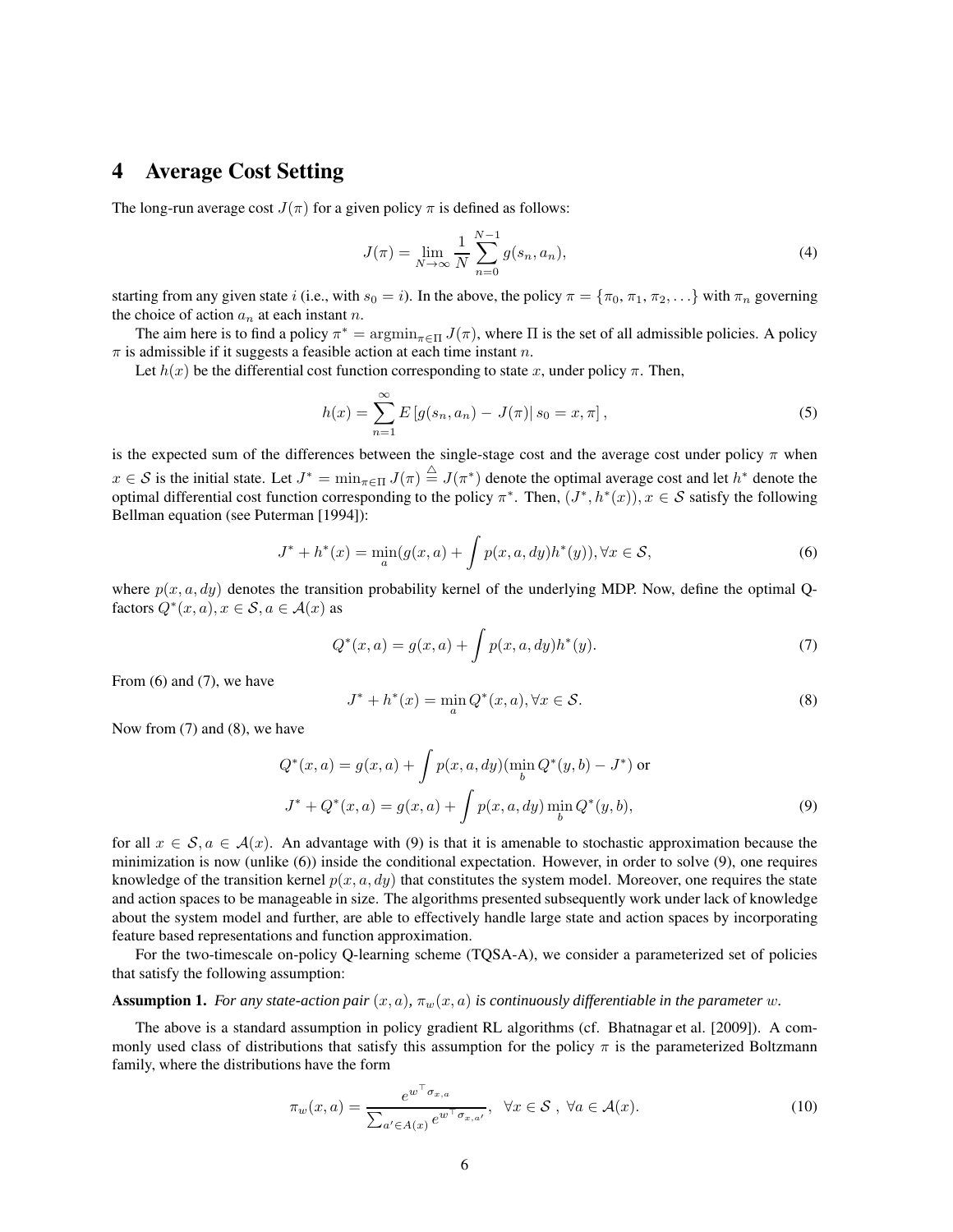In the above, the parameter  $w = (w_1, \dots, w_N)^T$  is assumed to take values in a compact and convex set  $C \subset \mathbb{R}^N$ .

Before we proceed further, it is important to note there that in our setting, we have a continuous state-action space. Hence, to implement our Q-learning algorithms, we discretize the space to a finite grid (as is commonly done in practice). In what follows, we shall consider  $(x, a)$ ,  $(y, b)$  to take values on the aforementioned finite grid of points and  $p(x, a, y)$  to denote the transition probabilities of the resulting Markov chain.

# **5 Average Cost Algorithms**

For the ease of exposition, we first describe the Q-learning algorithm that uses full-state representations. Next, we discuss the difficulty in using this algorithm on a high-dimensional state space (as is the case with the sleep-wake control MDP) and subsequently present our average cost algorithms that employ feature based representations and function approximation to handle the curse of dimensionality.

### **5.1 Q-learning with full state representation**

This algorithm, proposed in Abounadi et al. [2002], is based on the relative Q-value iteration (RQVI) procedure. Let  $s_{n+1}$  denote the state of the system at instant  $(n+1)$  when the state at instant n is x and action chosen is a. Let  $Q_n(x, a)$  denote the Q-value estimate at instant n associated with the tuple  $(x, a)$ . The RQVI scheme (assuming a finite number of state-action tuples)

$$
Q_{n+1}(x,a) = g(x,a) + \sum_{y} p(x,a,y) \underbrace{\min_{b \in \mathcal{A}(y)} Q_n(y,b)}_{(I)} - \underbrace{\min_{r \in \mathcal{A}(s)} Q_n(s,r)}_{(II)},
$$
(11)

where  $s \in S$  is a prescribed (arbitrarily chosen) state<sup>3</sup>. Note, unlike the value iteration scheme for discounted MDPs, the recursion (11) includes an additional term (see (II) in (11)). This term arises due to the nature of the Bellman equation for average cost MDPs (see (9)) that also contains the optimal average cost  $J^*$ . Here the state s can be arbitrarily chosen because one is interested in estimating not just the average cost, but also the differential cost function. This results in solving a system of  $(n+1)$  unknowns using n equations. In order to make this system feasible, one fixes the differential cost for one of the (arbitrarily chosen) state to be a fixed value and then solves for the remaining n values using the system of n equations. It has been shown in Abounadi et al. [2002] that term (II) in (11) converges to  $J^*$  and term (I) in (11) converges to the optimal differential cost function  $h^*(\cdot)$ .

The Q-learning algorithm for the average cost setting estimates the 'Q-factors'  $Q(x, a)$  of all feasible stateaction tuples  $(x, a)$ , i.e., those with  $x \in S$  and  $a \in \mathcal{A}(x)$  using the stochastic approximation version of (11). The update rule for this algorithm is given by

$$
Q_{n+1}(x,a) = Q_n(x,a) + a(n)(g(x,a) + \min_{b \in A(y)} Q_n(y,b) - \min_{r \in A(s)} Q_n(s,r)),
$$
\n(12)

for all  $x \in S$  and  $a \in A(x)$ . In the above, y is the simulated next state after x when action a is chosen in state x and  $a(n), n \geq 0$  are the step-sizes that satisfy the standard stochastic approximation conditions, i.e.,  $\sum_n a(n) = \infty$ and  $\sum_n a(n)^2 < \infty$ . The last term  $\min_{r \in A(s)} Q_n(s,r)$  in (12) asymptotically converges to the optimal average cost per stage. Further, the iterates in (12) converge to the optimal Q-values  $Q^*(i, a)$  that satisfy the corresponding Bellman equation (9) and  $\min_{a \in A(i)} Q_n(i, a)$  gives the optimal differential cost  $h^*(i)$ . The optimal action in state *i* corresponds to  $\operatorname{argmin}_{a \in A(i)} Q^*(i, a)$ .

### **5.2 Need for function approximation**

While Q-learning does not require knowledge of the system model, it does suffer from the computational problems associated with large state and action spaces as it stores the  $Q(s, a)$  values in a look-up table and requires updates

 $3A$  simple rule to choose a state s such that there is a positive probability of the underlying MDP visiting s. Such a criterion ensures that the term (II) of (11) converges to the optimal average cost  $J^*$ .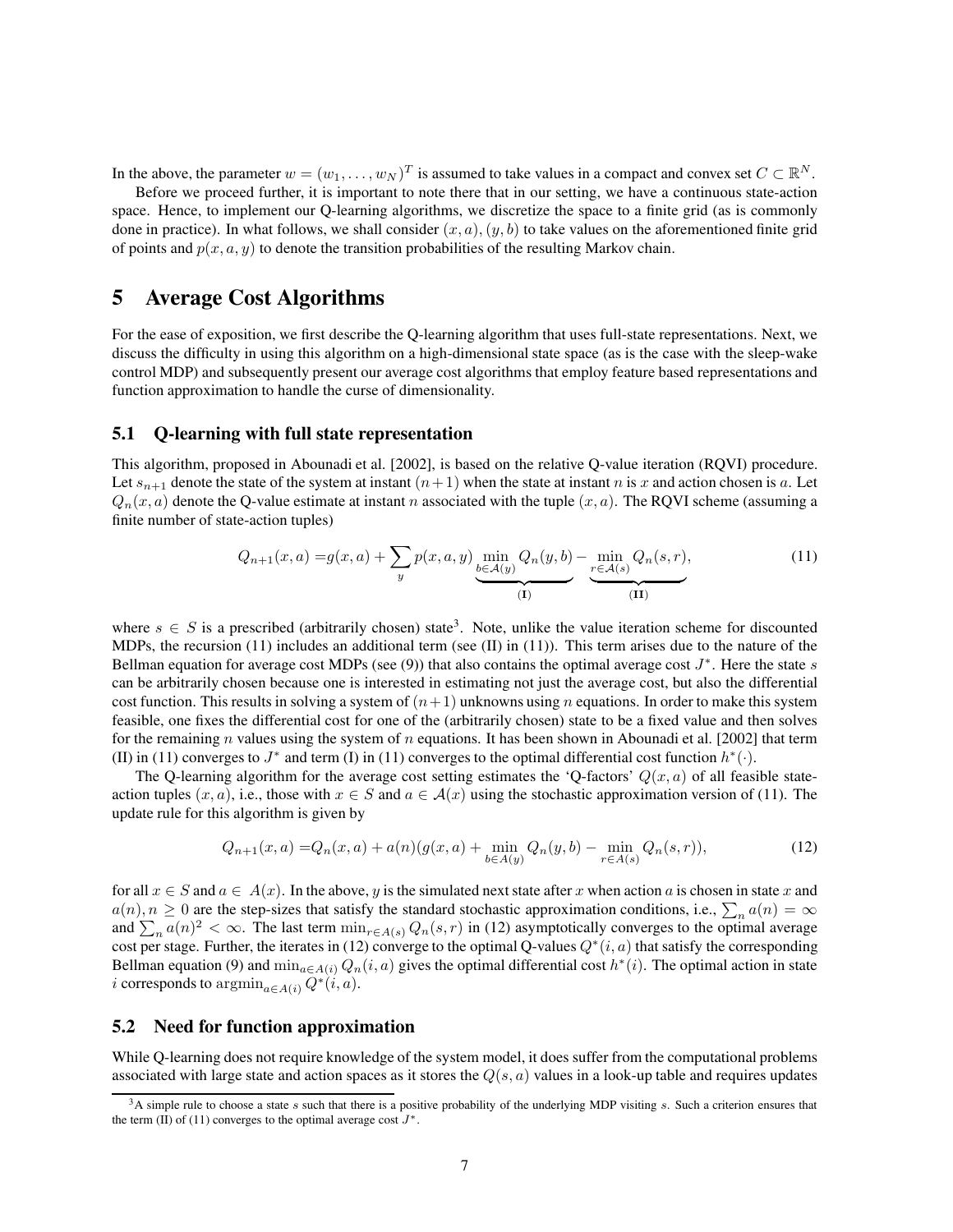of all  $Q(s, a)$  values at each step for convergence. In our setting, this algorithm becomes intractable as the stateaction space becomes very large. Even when we quantize probabilities as multiples of 0.01, and with 7 sensors, the cardinality of the state-action space  $|S \times A(S)|$  is approximately  $100^8 \times 4^7 \times 4^7$  if we use an upper bound of 3 for the sleep time alloted to any sensor. The situation gets aggravated when we consider larger sensing regions (with corresponding higher number of sensors). To deal with this problem of the curse of dimensionality, we develop a feature based Q-learning algorithm as in Prashanth and Bhatnagar [2011a]. While the full state Qlearning algorithm in (12) cannot be used on even moderately sized sensing regions, its function approximation based variant can be used over larger network settings.

### **5.3 Algorithm Structure**

Both our algorithms parameterize the Q-function using a linear approximation architecture as follows:

$$
Q(s, a) \approx \theta^T \sigma_{s, a}, \quad \forall s \in S, a \in A(s).
$$
\n<sup>(13)</sup>

In the above,  $\sigma_{s,a}$  is a given d-dimensional feature vector associated with the state-action tuple  $(s, a)$ , where  $d \ll |S \times A(S)|$  and  $\theta$  is a tunable d-dimensional parameter. The Q-value parameter  $\theta = (\theta_1, \dots, \theta_d)^T$  is assumed to take values in a compact and convex set  $D \subset \mathbb{R}^d$ .

Our algorithms are online, incremental and obtain the sleeping policy by sampling from a trajectory of the system. After observing a simulated sample of the single-stage cost, the parameter  $\theta$  is updated in the negative descent direction in both our algorithms as follows:

$$
\theta_{n+1} = \Gamma(\theta_n - a(n)\sigma_{s_n, a_n} m_n),\tag{14}
$$

where  $m_n$  is an algorithm-specific magnitude term and Γ is a projection operator that keeps the parameter  $\theta$ bounded (a crucial requirement towards ensuring convergence of the scheme). Further,  $a(n)$  are the step-sizes that satisfy standard stochastic approximation conditions. Note that  $\nabla_{\theta} Q(s, a) = \sigma_{s,a}$  and hence (14) updates the parameter  $\theta$  in the negative descent direction. The overall structure of our algorithms is given in Algorithm 1.

**Algorithm 1** Structure of our algorithms

1: **Initialization:** policy parameter  $\theta = \theta_0$ ; initial state  $s_0$ 

2: **for**  $n = 0, 1, 2, \ldots$  **do** 

3: Take action  $a_n$  based on a (algorithm-specific) policy depending on  $\theta_n$ .

4: Observe the single-stage cost  $g(s_n, a_n)$  and the next state  $s_{n+1}$ .

- 5: Update  $\theta_{n+1}$  in a algorithm-specific manner.
- 6: **end for**
- 7: **return** Q-value parameter  $\theta$ , policy parameter w.

#### **5.4 Feature selection**

The idea behind the feature selection scheme is to select an energy-efficient sleep configuration, i.e., a configuration that keeps as many sensors in the wake state as possible to track the intruder while at the same time has minimal energy cost. This is done by first pruning the actions so as to select only those actions that ensure that the energy cost is ξ-close to the tracking error and then, among the ξ-optimal actions, selecting an action that minimizes the approximate Q-value.

Formally, the choice of features is given by

$$
\sigma_{s_n, a_n} = (\sigma_{s_n, a_n}(1), \dots, \sigma_{s_n, a_n}(N))^T, \tag{15}
$$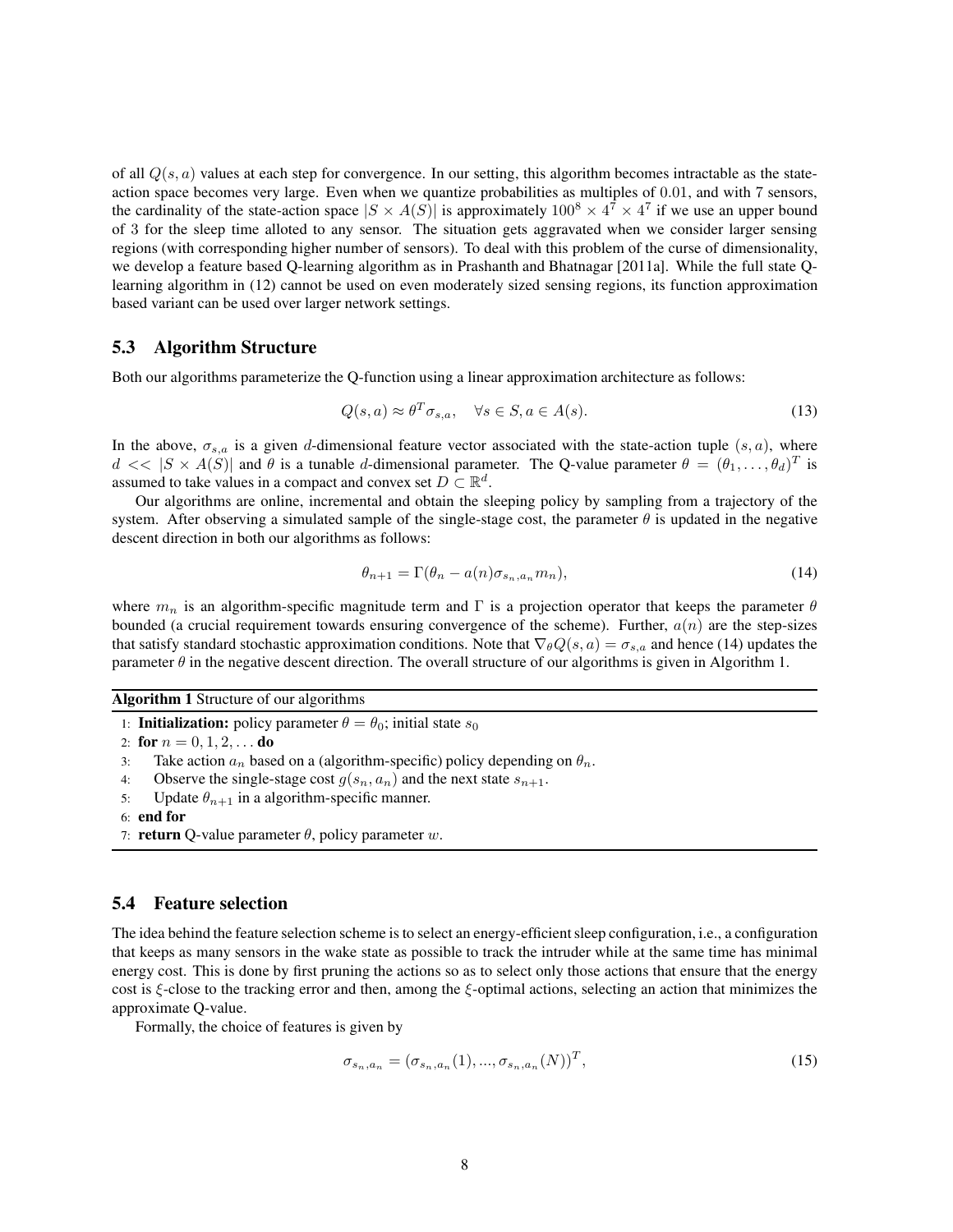

Sleep time (seconds)

Figure 2: Idea behind the feature selection scheme

where  $\sigma_{s_n,a_n}(i), i \leq N$  is the feature value corresponding to sensor i. These values are defined as follows:

$$
\delta_n^{a_n(i)} = \underbrace{\frac{1}{(a_n(i) + 1)}}_{\text{energycost}} - \underbrace{\frac{\sum_{j=1}^{a_n(i)} [pP^j]_i}{\sum_{j=1}^{\infty} [pP^j]_i}}_{\text{trackingerror}},\tag{16}
$$

$$
\sigma_{s_n, a_n}(i) = \begin{cases} \delta_n^{a_n(i)} & \text{if } 0 \le |\delta_n^{a_n(i)}| \le \xi, \\ \top & \text{otherwise.} \end{cases} \tag{17}
$$

In the above,  $\top$  is a fixed large constant used to prune out the actions that are not  $\xi$ -close. The above choice of features involve pruning of actions, which is explained as follows: Consider an action  $a_n(i)$  for the sensor i at time instant n. The sum of probabilities that the intruder will be at location i, over time instants  $1, \ldots, a_n(i)$  is a measure of the tracking error. On the other hand, the energy saved by having sensor i sleep for  $a_n(i)$  time units is proportional to  $\frac{c}{a_n(i)+1}$ . As illustrated in Fig. 2, the tracking error increases with the sleep time (dictated by the choice of  $a_n(i)$ ), while the energy cost decreases. Thus,  $\delta_n^{a_n(i)}$  measures the distance between the energy cost and tracking errors. Next, as illustrated with the two-dashed lines in Fig. 2, we now consider all those actions  $a_n(i)$ such that the above two components are within  $\xi$  distance of each other (i.e.,  $|\delta_n^{a_n(i)}| \leq \xi$ ) and set the feature value  $\sigma_{s_n,a_n}$  to the above difference. On the other hand, for those actions that are outside the  $\xi$ -boundary, we set  $\sigma_{s_n,a_n}$ to a large constant, which ensures they are not selected.

In the following section, we present the QSA-A algorithm for sleep-wake scheduling and subsequently present the second algorithm (TQSA-A). The latter algorithm (TQSA-A) is a convergent algorithm, unlike QSA-A.

### **5.5 Q-learning based Sleep–wake Algorithm (QSA-A)**

This is the function approximation analogue of the Q- learning with average cost algorithm Abounadi et al. [2002]. Let  $s_n, s_{n+1}$  denote the state at instants  $n, n + 1$ , respectively, measured online. Let  $\theta_n$  be the estimate of the parameter  $\theta$  at instant n. Let s be any fixed state in S. The algorithm QSA-A uses the following update rule:

$$
\theta_{n+1} = \theta_n + a(n)\sigma_{s_n, a_n} \left( g(s_n, a_n) + \underbrace{\min_{v \in A(s_{n+1})} \theta_n^T \sigma_{s_{n+1}, v}}_{(I)} - \underbrace{\min_{v \in A(s)} \theta_n^T \sigma_{s, r}}_{(II)} - \theta_n^T \sigma_{s_n, a_n} \right),
$$
(18)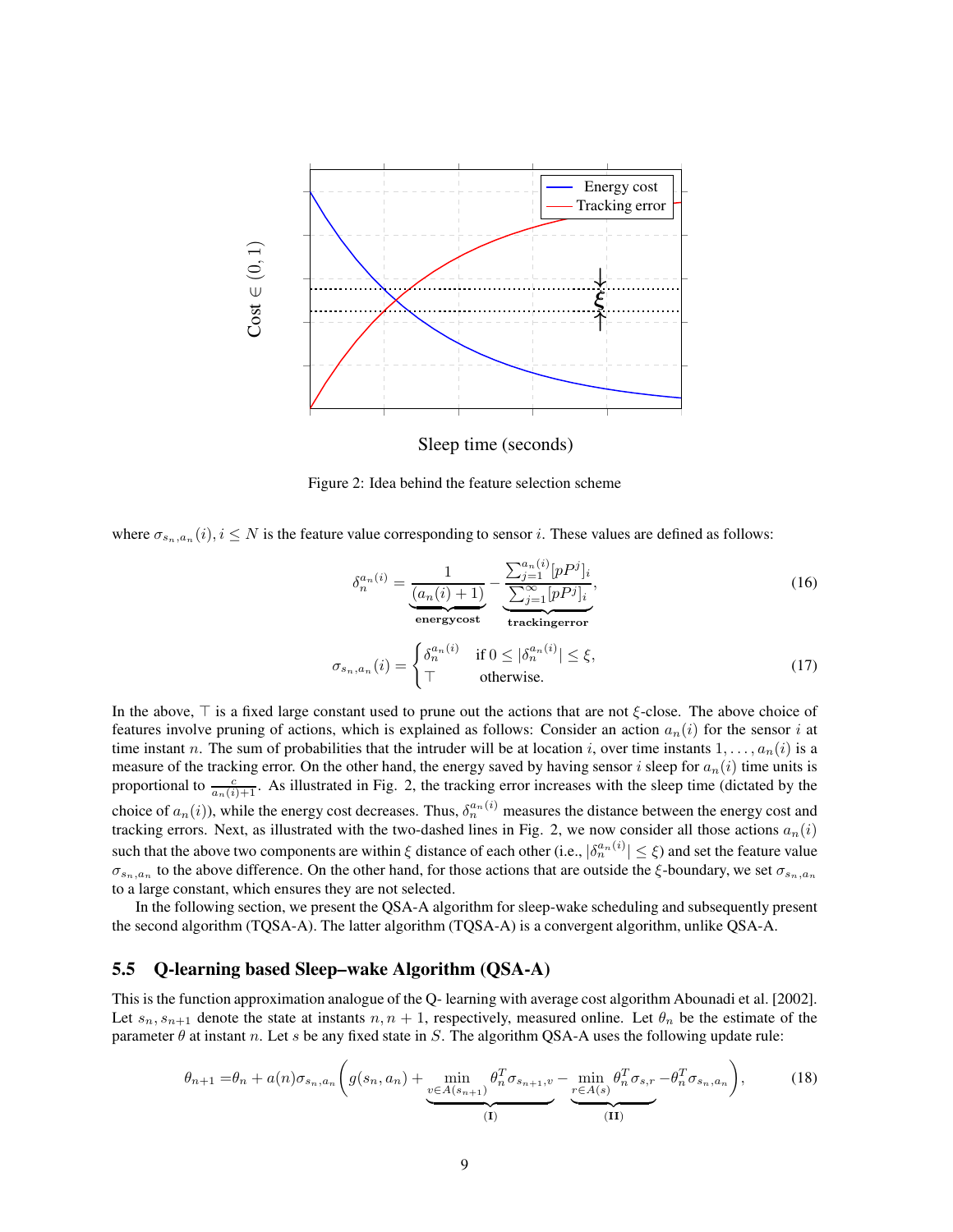

Figure 3: Overall flow of the TQSA-A algorithm.

where  $\theta_0$  is set arbitrarily. In (18), the action  $a_n$  is chosen in state  $s_n$  according to an  $\epsilon$ -greedy policy, i.e., with a probability of  $(1 - \epsilon)$ , a greedy action given by

 $a_n = \text{argmin}_{v \in A(s_n)} \theta_n^T \sigma_{s_n,v}$  is chosen and with probability  $\epsilon$ , an action in  $A(s_n)$  is randomly chosen. Using  $\epsilon$ -greedy policy for the regular Q-learning algorithm has been well recognized and recommended in the literature (cf. Sutton and Barto [1998], Bertsekas and Tsitsiklis [1996]).

### **5.6 Two-timescale Q-learning based sleep–wake algorithm (TQSA-A)**

Although Q-learning with function approximation has been shown to work well in several applications in practice, establishing a proof of convergence of this algorithm is theoretically difficult. A simple counterexample that illustrates the chattering phenomenon when Q-learning is combined with function approximation is provided in [Bertsekas and Tsitsiklis, 1996, Section 6.4]. Moreover, there have also been practical instances where the iterates of QSA-A have been shown to be unstable (cf. Prashanth and Bhatnagar [2011b]).

The problem is complicated due to the *off-policy* nature of QSA-A. The *off-policy* problem here arises because of the presence of the *min* operation in the Q-learning algorithm that introduces nonlinearity in the update rule (see term (I) in (18)). There is also a minor problem of estimating the average cost that involves a min operation as well (see term (II) in (18)). The latter problem can be solved by estimating the average cost in a separate recursion (as we do in (21)) and using this estimate in place of the term (II).

A nested two-loop procedure to overcome the off-policy problem works as follows:

- *Inner loop.* Instead of the first min operation (term (I) in (18)), employ a stochastic gradient technique to find the best action that minimizes the approximate Q-value function. A popular scheme for estimating the gradient of a function from simulation is SPSA and we employ a one-simulation SPSA scheme with deterministic perturbations for estimating  $\nabla_w Q(s, a)$ .
- *Outer loop.* instead of the *min* operation, actions are selected according to a given policy, then the Q-learning update would resemble a temporal difference (TD) learning update for the joint (state-action) Markov chain. It has been shown in Tsitsiklis and Van Roy [1997] that TD with linear function approximation converges.

For ensuring convergence of the above procedure, one would have to run the two loops in a serial fashion for sufficiently long duration. This may be time-consuming and also result in slow convergence. To overcome this problem, we employ multi-timescale stochastic approximation [Borkar, 2008, Chapter 6] to mimic the two-loop behavior, albeit with different step-sizes for the inner and outer loops. In other words, both the loops are allowed to run simultaneously, with a larger step-size for the inner loop and a smaller one for the outer loop. This achieves the effect of the nested loop procedure, while ensuring rapid convergence.

Recall that we consider a class of parameterized policies satisfying Assumption 1<sup>4</sup>. As illustrated in Fig. 3, the idea in the gradient estimate is to simulate the system with the perturbed policy parameter  $w + \delta \Delta$ , where  $\delta > 0$ is a fixed small constant and  $\Delta=(\Delta_1,\ldots,\Delta_N)^T$  are perturbations constructed using certain Hadamard matrices (see Lemma 3.3 of Bhatnagar et al. [2003] for details of the construction). Given the output from the perturbed

One may use an  $\epsilon$ -greedy policy for TQSA-A as well, however, that will result in additional exploration. Since TQSA-A updates the parameters of an underlying parameterized Boltzmann policy (which by itself is randomized in nature), we do not need an extra exploration step in our algorithm.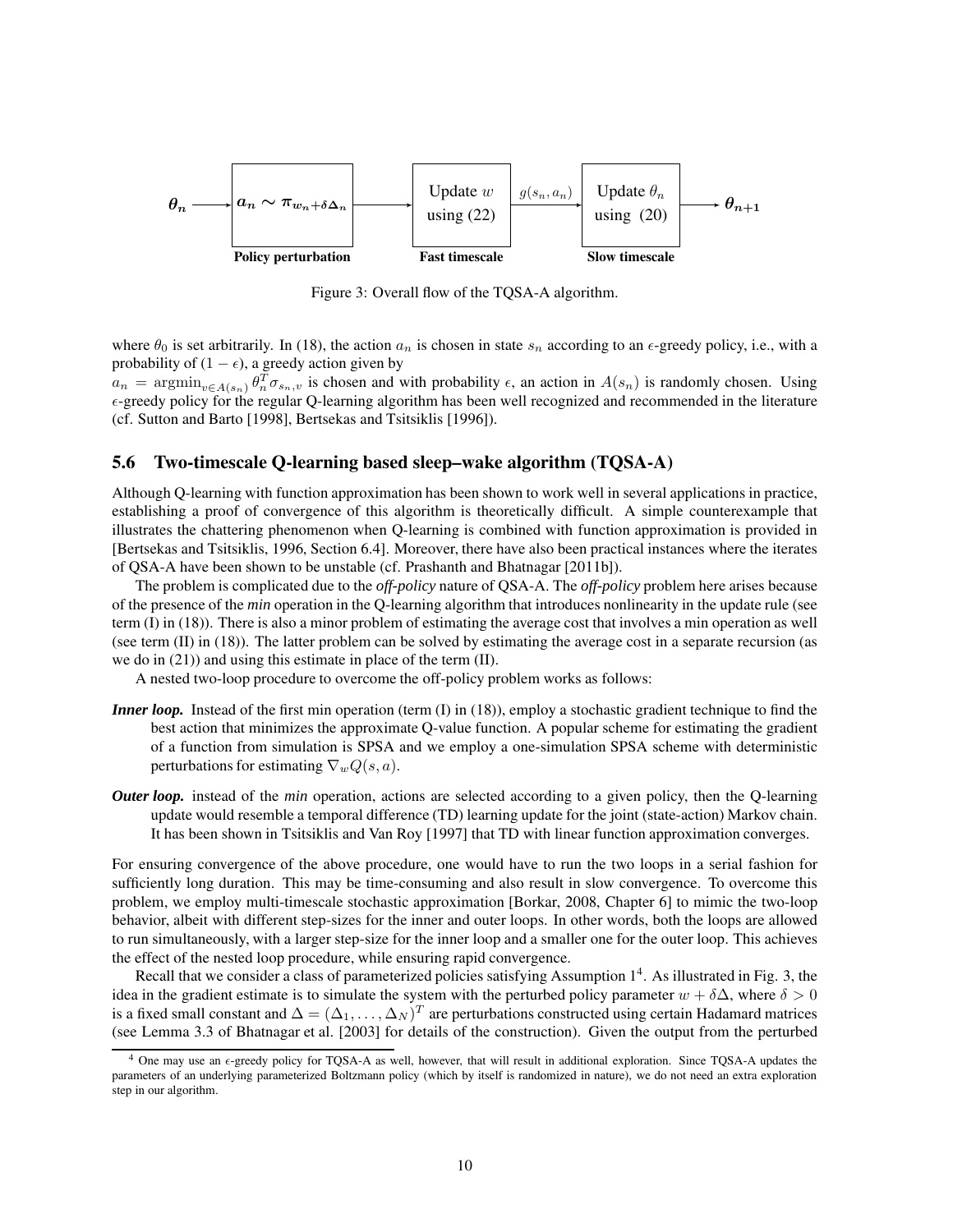simulation, the gradient of the approximate Q-value function  $Q(s, a) \approx \theta^T \sigma_{s,a}$  is estimated as:

$$
\nabla_w Q(s, a) \approx \frac{\theta^T \sigma_{s, a}}{\delta} \Delta^{-1},\tag{19}
$$

where  $\Delta^{-1} \triangleq (\Delta_1^{-1}, \ldots, \Delta_N^{-1})^T$ . It has been shown in Bhatnagar et al. [2003] that an incremental stochastic recursive algorithm that incorporates the RHS of (19) as its update direction essentially performs a search in the gradient direction when  $\delta$  is small.

The overall update of the TQSA-A proceeds on two different timescales as follows: **(i)** On the faster timescale, the policy parameter is updated along a gradient descent direction using an SPSA estimate (19);

**(ii)** On the slower timescale, the average cost (4) is estimated and **(iii)** Also, on the slower timescale, the Q-value parameter is updated in an on-policy TD algorithm-like fashion.

The update rule for the TQSA-A algorithm is given as follows:  $\forall n \geq 0$ ,

$$
\theta_{n+1} = \Gamma_1 \left( \theta_n + b(n) \sigma_{s_n, a_n} (g(s_n, a_n) - \hat{J}_{n+1} + \theta_n^T \sigma_{s_{n+1}, a_{n+1}} - \theta_n^T \sigma_{s_n, a_n}) \right),
$$
(20)

$$
\hat{J}_{n+1} = \hat{J}_n + c(n) \left( g(s_n, a_n) - \hat{J}_n \right),\tag{21}
$$

$$
w_{n+1} = \Gamma_2 \left( w_n - a(n) \frac{\theta_n^T \sigma_{s_n, a_n}}{\delta} \Delta_n^{-1} \right). \tag{22}
$$

In the above, the choice of features  $\sigma_{s_n,a_n}$  is the same as in the algorithm, QSA-A and is described in Section 5.4.  $\Gamma_1:\mathbb{R}^d\to D, \Gamma_2:\mathbb{R}^N\to C$  are certain projection operators that project the iterates  $\theta_n$  and  $w_n, n\geq 1$  to certain prescribed compact and convex subsets D and C of  $\mathbb{R}^d$  and  $\mathbb{R}^N$ , respectively. The recursions (20) and (22) remain stable because of these projection operators, a crucial requirement for convergence of TQSA-A. The step-sizes  $b(n), c(n), a(n)$  satisfy the following assumption:

#### **Assumption 2.**

$$
\sum_{n} a(n) = \sum_{n} b(n) = \infty, \sum_{n} (a^{2}(n) + b^{2}(n)) < \infty, \lim_{n \to \infty} \frac{b(n)}{a(n)} = 0.
$$

*Further,*  $c(n) = ka(n)$  *for some*  $k > 0$ *.* 

While the first two conditions above are standard in stochastic approximation for step-sizes, the last condition, i.e.,  $\frac{b(n)}{a(n)} \to 0$  ensures the necessary timescale separation between policy and Q-value parameter updates. In particular, it guarantees that the policy parameter w is updated on the faster timescale and average cost  $\hat{J}$  and Q-value parameter  $\theta$  are updated on the slower timescale.

It turns out that because of the timescale difference, the recursion (22) converges almost surely to a set  $w(\theta)$ that is a function of parameter  $\theta$  and is seen to be a compact subset of  $\mathbb{R}^N$ . Further, the slower recursion (20) can be seen to track a differential inclusion and converges almost surely to a closed connected internally chain transitive invariant set of this differential inclusion. This claim is made precise by the convergence result in the following section.

### **5.7 Convergence of TQSA-A**

We outline the proof of convergence of the TQSA-A algorithm, with the details being available in an appendix to this paper. In addition to assumptions 1 and 2, we make the following assumption for the analysis.

**Assumption 3.** *The Markov chain induced by any policy* w *is irreducible and aperiodic.*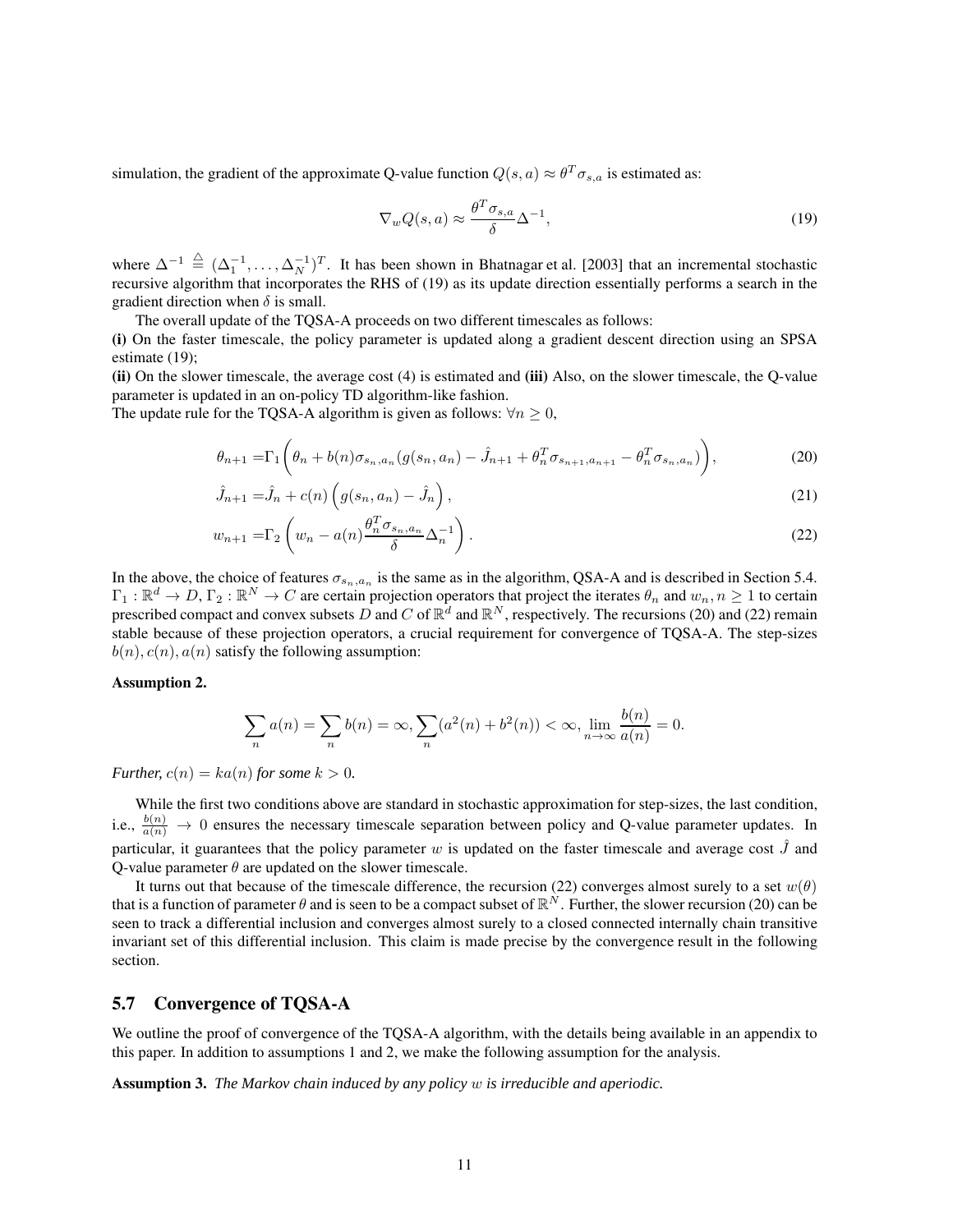The above ensures that each state gets visited an infinite number of times over an infinite time horizon and is standard in policy gradient RL algorithms.

The ODE approach is adopted for analyzing the convergence of  $\theta$  and w recursions (20). In essence, the twotimescale stochastic approximation architecture employed in the TQSA-A algorithm allows (i) the faster timescale analysis of the w-recursion in (20) assuming that the slower  $\theta$ -recursion is constant (quasi-static), and (ii) the slower timescale analysis of the  $\theta$ -recursion in (20) assuming that the faster w-recursion has converged. The convergence analysis comprises of the following important steps:

- Theorem 1, in effect, states that the w-recursion performs a gradient descent using one-simulation SPSA and converges to a set of points in the neighborhood of the local minimum of the approximate Q-value function  $R(\theta, w)$  (defined below). Note that this analysis is for the w-recursion on the faster timescale, assuming the O-value function parameter  $\theta$  to be a constant.
- Analyzing the  $\theta$ -recursion on the slower timescale, Theorem 2 claims that the iterate  $\theta$  asymptotically converges to a closed connected internally chain transitive set associated with a corresponding differential inclusion (DI).

We present below the precise statements of these results. Let  $\mathcal{C}(C)(\mathcal{C}(D))$  denote the space of all continuous functions from C to  $\mathcal{R}^{\bar{N}}$  (D to  $\mathcal{R}^d$ ). We define the operator  $\hat{\Gamma}_2:\mathcal{C}(C)\to\mathcal{C}(\mathcal{R}^N)$  as follows:

$$
\widehat{\Gamma}_2(v(w)) = \lim_{\alpha \downarrow 0} \left( \frac{\Gamma_2(w + \alpha v(w)) - w}{\alpha} \right).
$$

Consider the ODE associated with the w-recursion on the faster timescale, assuming  $\theta(t) \equiv \theta$  (a constant independent of  $t$ ):

$$
\dot{w}(t) = \hat{\Gamma}_2 \left( -\nabla_w R(\theta, w(t)) \right). \tag{23}
$$

Theorem 1 establishes that the  $w$ -recursion tracks the above ODE. In the above,

$$
R(\theta, w) \stackrel{\triangle}{=} \sum_{i \in S, a \in A(i)} f_w(i, a) \theta^T \sigma_{i, a},
$$

where  $f_w(i, a)$  are the stationary probabilities  $f_w(i, a) = d^{\pi_w}(i) \pi_w(i, a), i \in S$ ,  $a \in A(i)$  for the joint process  $\{(X_n, Z_n)\}\)$ , obtained from the state-action tuples at each instant. Here  $d^{\pi_w}(i)$  is the stationary probability for the Markov chain  $\{X_n\}$  under policy  $\pi_w$  being in state  $i \in S$ . Let  $K_\theta$  denote the set of asymptotically stable equilibria of (23), i.e., the local minima of the function  $R(\theta, \cdot)$  within the constraint set C. Given  $\epsilon > 0$ , let  $K^{\epsilon}_{\theta}$  denote the  $\epsilon$ -neighborhood of  $K_{\theta}$ , i.e.,

$$
K_{\theta}^{\epsilon} = \{ w \in C \mid || w - w_0 || < \epsilon, w_0 \in K_{\theta} \}.
$$

**Theorem 1.** Let  $\theta_n \equiv \theta$ ,  $\forall n$ , for some  $\theta \in D \subset \mathbb{R}^d$ . Then, given  $\epsilon > 0$ , there exists  $\delta_0 > 0$  such that for all  $\delta \in (0, \delta_0]$ ,  $\{w_n\}$  governed by (20) converges the set  $K^{\epsilon}_{\theta}$  a.s.

We now analyze the  $\theta$ -recursion, which is the slower recursion in (20). Let  $T_w : \mathcal{R}^{|S \times A(S)|} \rightarrow \mathcal{R}^{|S \times A(S)|}$  be the operator given by

$$
T_w(J)(i,a) = g(i,a) - J(\pi_w)e + \sum_{j \in S, b \in A(j)} p_w(i,a;j,b)J(j,b),
$$
\n(24)

or in more compact notation

$$
T_w(J) = G - J(\pi_w)e + P_w J,
$$

where G is the column vector with components  $g(i, a), i \in S, a \in A(i), J(\pi_w)$  is the average cost corresponding to the policy parameter w and  $P_w$  is the transition probability matrix of the joint (state-action) Markov chain under policy  $\pi_w$ , with components  $p_w(i, a; j, b)$ . Here  $p_w(i, a; j, b)$  denote the transition probabilities of the joint process  $\{(X_n, Z_n)\}\.$  The differential inclusion associated with the  $\theta$ -recursion of (20) corresponds to

$$
\dot{\theta}(t) \in \hat{\Gamma}_{\theta} \left( h(\theta) \right), \tag{25}
$$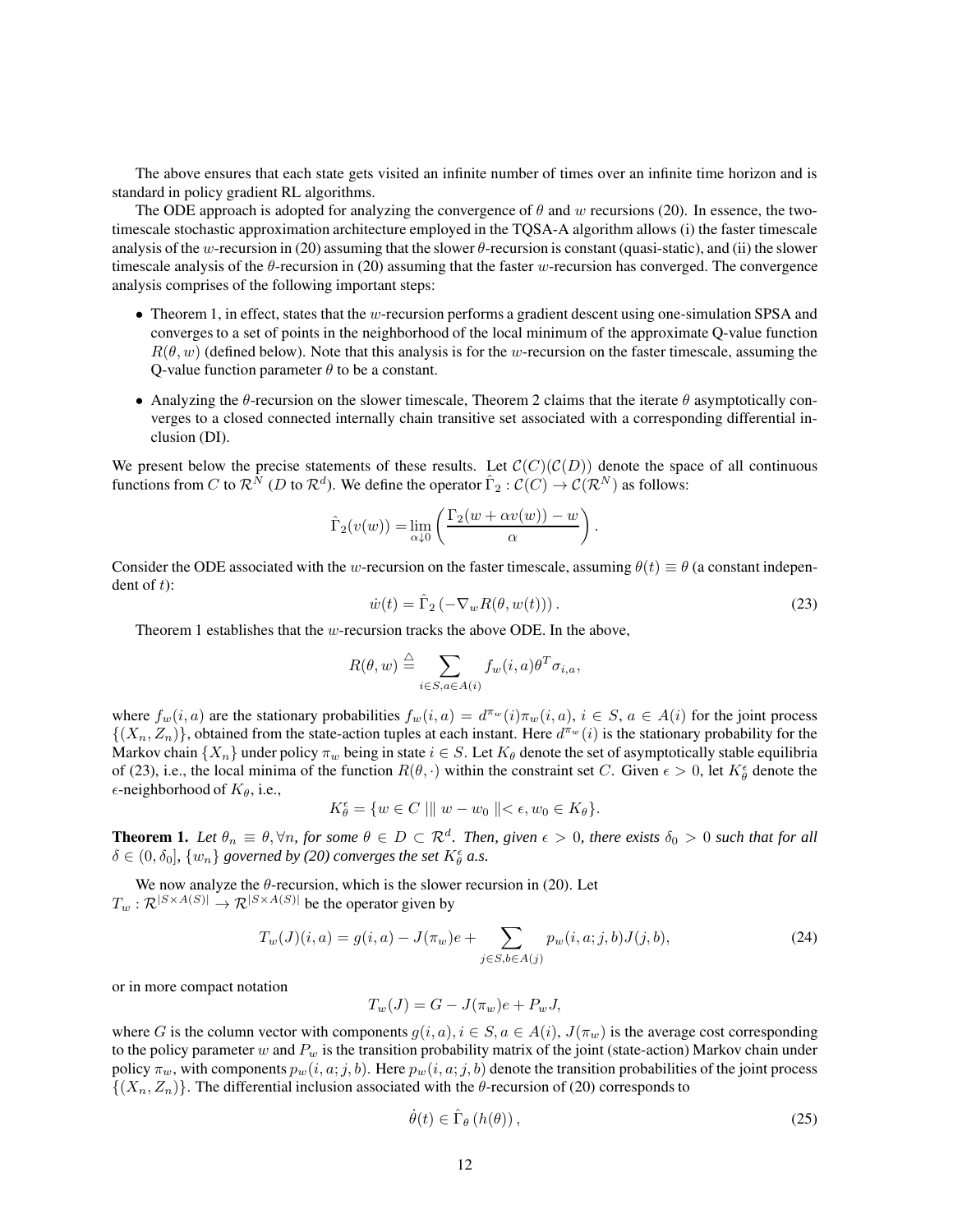where  $h(\theta)$  is the set-valued map, defined in compact notation as follows:

$$
h(\theta) \stackrel{\triangle}{=} \{ \Phi^T \mathbb{F}_{w(\theta)}(T_{w(\theta)}(\Phi \theta) - \Phi \theta \mid w \in K_\theta^\epsilon \}.
$$

In the above,  $\mathbb{F}_w$  denotes the diagonal matrix with elements along the diagonal being  $f_w(i, a)$ ,  $i \in S$ ,  $a \in A(i)$ . Also,  $\Phi$  denotes the matrix with rows  $\sigma_{s,a}^T$ ,  $s \in S$ ,  $a \in A(s)$ . The number of rows of this matrix is thus  $|S \times A(S)|$ , while the number of columns is N. Thus,  $\Phi = (\Phi(i), i = 1, \dots, N)$  where  $\Phi(i)$  is the column vector

$$
\Phi(i) = (\sigma_{s,a}(i), s \in S, a \in A(s))^T, \ i = 1, \dots, N.
$$

Further, the projection operator  $\hat{\Gamma}_{\theta}$  is defined as

$$
\hat{\Gamma}_{\theta} \stackrel{\triangle}{=} \cap_{\epsilon > 0} ch \left( \cup_{\|\beta - \theta\| < \epsilon} \{ \gamma_1(\beta; y + Y) \mid y \in h(\beta), Y \in R(\beta) \} \right), \text{ where}
$$

- $ch(S)$  denotes the closed convex hull of the set S;
- $\gamma_1(\theta; y)$  denotes the directional derivative of  $\Gamma_1$  at  $\theta$  in the direction y and is defined by

$$
\gamma_1(\theta; y) \stackrel{\triangle}{=} \lim_{\eta \downarrow 0} \left( \frac{\Gamma_1(\theta_n + \eta y) - \theta}{\eta} \right);
$$

•  $Y(n + 1)$  is defined as follows:

$$
Y(n + 1) \stackrel{\triangle}{=} (g(X_n, Z_n) - J(\pi_{w_n}) + \theta_n^T \sigma_{X_{n+1}, Z_{n+1}} - \theta_n^T \sigma_{X_n, Z_n}) \sigma_{X_n, Z_n}
$$
  
-
$$
E [(g(X_n, Z_n) - J(\pi_{w_n}) + \theta_n^T \sigma_{X_{n+1}, Z_{n+1}} - \theta_n^T \sigma_{X_n, Z_n}) \sigma_{X_n, Z_n} | \mathcal{G}(n)],
$$

where  $\mathcal{G}(n) = \sigma(\theta_r, X_r, Z_r, r \leq n), n \geq 0$  is a sequence of associated sigma fields; and

•  $R(\beta)$  denotes the compact support of the conditional distribution of  $Y(n+1)$  given  $\mathcal{G}(n)$ .

The main result is then given as follows:

**Theorem 2.** *The iterate*  $\theta_n$ ,  $n \geq 0$  *governed by (20), converges a.s to a closed connected internally chain transitive invariant set of* (25)*.*

The detailed proofs of Theorems 1 and 2 are provided in the supplementary material.

# **6 Intruder's Mobility Model Estimation**

The algorithms described in the previous sections assume knowledge of the transition dynamics (the matrix  $P$ ) of the Markov chain governing the intruder movement. However, in practice, this information is not available. In this section, we present a procedure to estimate  $P$  and combine the same with the sleep-wake scheduling algorithms described in the previous section. We assume that  $P$  is stationary, i.e., it does not change with time.

The estimation procedure for  $P$  is online and convergent. The combination with the sleep-wake scheduling algorithms happens via multi-timescale stochastic approximation. In essence, we run the estimation procedure for P on the faster timescale while the updates for the parameters of the sleep-wake scheduling algorithms are conducted on the slower timescale. Thus, the update recursions for the individual sleep-wake algorithms see the estimate for  $P$  as equilibrated, i.e., converged.

Let  $\hat{P}_0$  be the initial estimate of the transition probability matrix P. Then, the estimate  $\hat{P}_n$  at time instant n is tuned as follows:

$$
\hat{P}_{n+1} = \Pi \left( \hat{P}_n + d(n) \hat{p}_n \hat{p}_{n+1}^T \right).
$$
\n(26)

In the above,  $\hat{p}_n = [p_n(i) : i = 1, 2, ..., N+1]^T$  is a column vector signifying current location of the intruder. Further,  $\Pi(\cdot)$  is a projection operator that ensures that the iterates  $\hat{P}_n$  satisfy the properties of a transition probability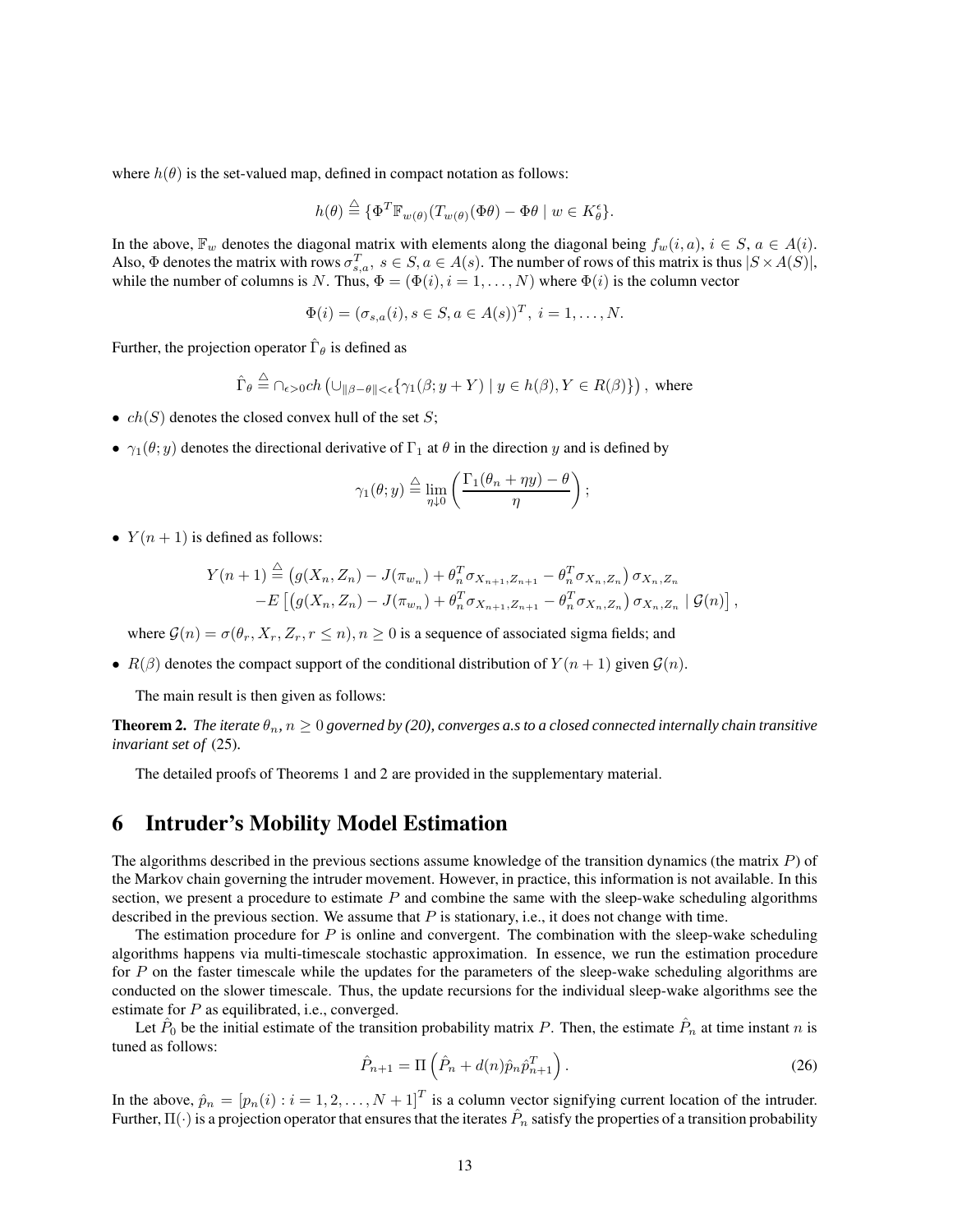matrix. Also, $\{d(n)\}\$ is a step-size sequence chosen such that it is on the faster timescale, while the  $\theta$ -recursion of the algorithm described earlier is on the slower timescale.

The idea behind the above update rule can be explained as follows: Suppose the locations of the intruder at instants n and  $n + 1$  are known. Then,  $\hat{p}_n$  and  $\hat{p}_{n+1}$  would be vectors with the value 1 in  $l_k$ th position and 0 elsewhere. The quantity  $\hat{p}_n \hat{p}_{n+1}^T$  would thus result in a matrix with 1 at row index  $l_k$  and column index  $l_{k+1}$  and 0 elsewhere. The recursion (26) then results in a sample averaging behavior (due to stochastic approximation) for estimating the transition dynamics P. The same logic can be extended to the remaining cases, for instance, known  $l_k$  and unknown  $l_{k+1}$  and so on.

Empirically we observe that the update (26) converges to the true transition probability matrix P for each of the proposed algorithms, in all the network settings considered.

### **7 Discounted Cost Setting**

We now describe the discounted cost objective. As in the case of the average cost setting (Section 4), we describe below the Bellman equation for continuous state-action spaces. However, for the sake of implementation (in later sections), we again use the discrete version of the problem.

For a policy  $\pi$ , define the value function  $V^{\pi}$  :  $S \to \mathbb{R}$  as follows:

$$
V^{\pi}(x) = E\left[\sum_{m=0}^{\infty} \gamma^m g(s_m, a_m) \mid X_0 = x\right],
$$
\n(27)

for all  $x \in S$ . In the above,  $\gamma \in (0,1)$  is a given discount factor. The aim then is to find an optimal value function  $V^* : \mathcal{S} \to \mathbb{R}$ , i.e.,

$$
V^*(x) = \min_{\pi \in \Pi} V^\pi(x) \stackrel{\triangle}{=} V^{\pi^*}(x),\tag{28}
$$

where  $\pi^*$  is the optimal policy, i.e., the one for which  $V^*$  is the value function. It is well known, see Puterman [1994], that the optimal value function  $V^*(\cdot)$  satisfies the following Bellman equation of optimality in the discounted cost case:

$$
V^*(x) = \min_{a \in \mathcal{A}(x)} \left( g(x, a) + \gamma \int p(x, a, dy) V^*(y) \right),
$$
 (29)

for all  $x \in S$ . As for the average cost, our algorithms in the discounted cost setting do not require knowledge of the system model and incorporate function approximation.

### **8 Discounted Cost Algorithms**

In this section, we present two algorithms for sleep-wake scheduling with the goal of minimizing a discounted cost objective described in Section 7. The overall structure of both the algorithms follow the schema provided in Algorithm 1. However, in comparison to the average cost algorithms described earlier, the parameter  $\theta$  is updated in a different fashion here to cater to the discounted cost objective.

### **8.1 Q-learning based Sleep–wake Scheduling Algorithm (QSA-D)**

As in the case of the average cost setting, the Q-learning algorithm cannot be used without employing function approximation because of the size of the state-action space. The function approximation variant of Q-learning in the discounted cost setting parameterizes the Q-values in a similar manner as the average cost setting, i.e., according to (13). The algorithm works with a single online simulation trajectory of states and actions, and updates  $\theta$  according to

$$
\theta_{n+1} = \theta_n + a(n)\sigma_{s_n, a_n} \left( g(s_n, a_n) + \gamma \min_{b \in A(s_{n+1})} \theta_n^T \sigma_{s_{n+1}, b} - \theta_n^T \sigma_{s_n, a_n} \right),
$$
\n(30)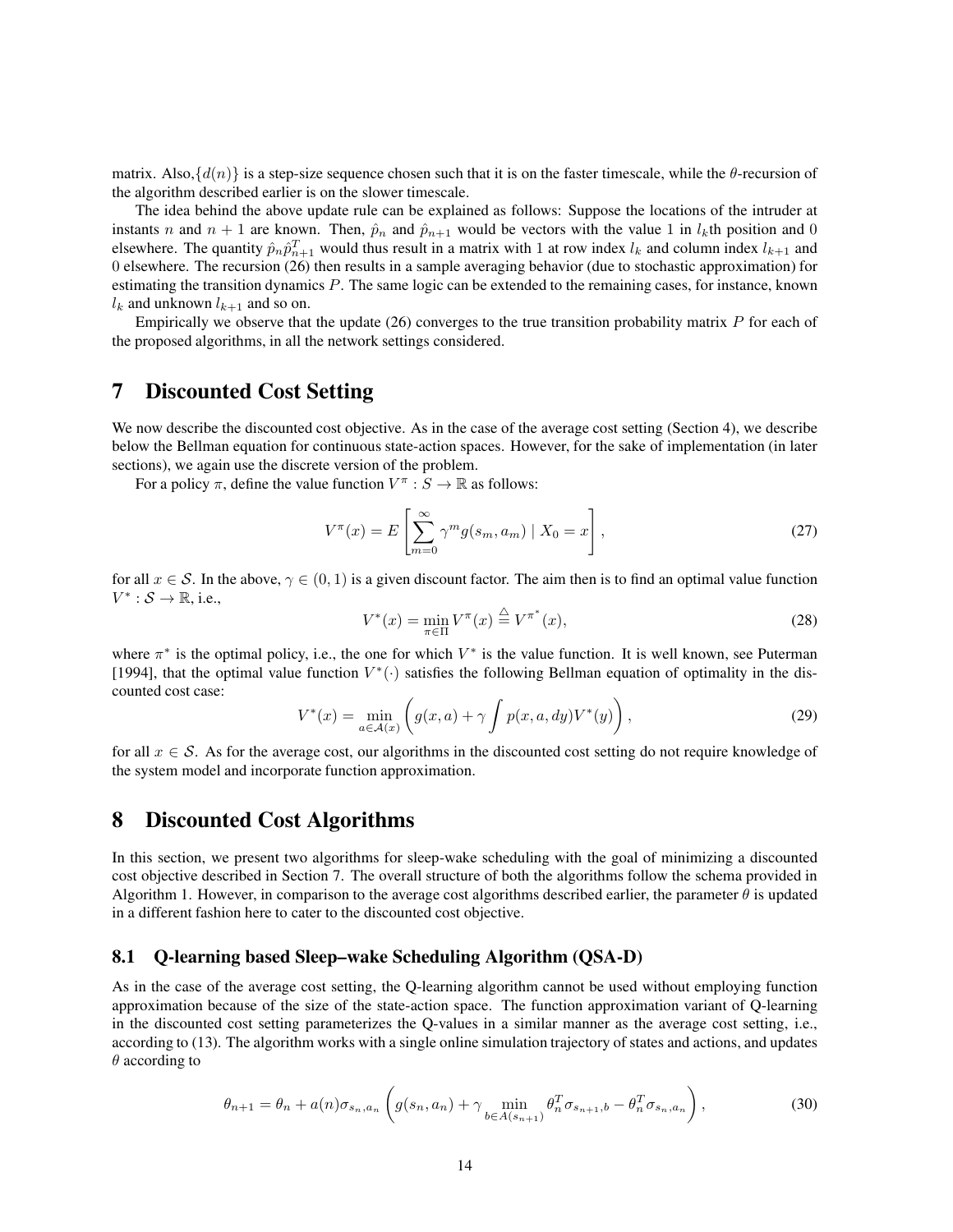where  $\theta_0$  is set arbitrarily. In the above,  $s_n$  and  $s_{n+1}$  denote the state at instants n and  $n + 1$ , respectively, and  $\theta_n$  denotes the  $n^{th}$  update of the parameter. In (30), the action  $a_n$  is chosen in state  $s_n$  according to an  $\epsilon$ –greedy policy, as in the case of the QSA-A algorithm.

### **8.2 Two-timescale Q-learning based sleep–wake scheduling algorithm (TQSA-D)**

As with the average cost setting, the Q-learning algorithm with function approximation in the discounted setting is not guaranteed to converge because of the off-policy problem. A variant of Q-learning Bhatnagar and Lakshmanan [2012] has been recently proposed and has been shown to be convergent. This algorithm uses two-timescale simultaneous perturbation stochastic approximation (SPSA) with Hadamard matrix based deterministic perturbation sequences Bhatnagar et al. [2003].

The TQSA-D algorithm is a two timescale stochastic approximation algorithm that employs a linear approximation architecture and parameterizes the policy. As in the case of TQSA-A, we assume here that the policy  $\pi(s, a)$ is continuously differentiable in the parameter  $\theta$ , for any state–action pair  $(s, a)$ . The function approximation parameter  $\theta$  is tuned on the slower timescale in a TD-like fashion, while the policy parameter w is tuned on the faster timescale in the negative gradient descent direction using SPSA. Let  $\pi'_n$  $\stackrel{\triangle}{=} \pi_{(w_n+\delta \Delta_n)} = (\pi_{(w_n+\delta \Delta_n)}(i,a), i \in$  $S, a \in A(i)<sup>T</sup>$ , where  $\delta > 0$  is a given small constant, be the randomized policy parameterized by  $(w_n + \delta \Delta_n)$ during the nth instant. Here  $\Delta_n$ ,  $n \geq 0$  are perturbations obtained from the Hadamard matrix based construction described before. The update rule of the TQSA-D algorithm is given as follows:  $\forall n \geq 0$ ,

$$
\theta_{n+1} = \Gamma_1 \left( \theta_n + b(n) \sigma_{s_n, a_n} \left( r(s_n, a_n) + \gamma \theta_n^T \sigma_{s_{n+1}, a_{n+1}} - \theta_n^T \sigma_{s_n, a_n} \right) \right),
$$
  

$$
w_{n+1} = \Gamma_2 \left( w_n - a(n) \frac{\theta_n^T \sigma_{s_n, a_n}}{\delta} \Delta_n^{-1} \right).
$$
 (31)

The projection operators  $\Gamma_1, \Gamma_2$  and the step-sizes  $a(n)$ ,  $b(n)$  for all  $n \geq 0$  are the same as in TQSA-A and the features  $\sigma_{s_n,a_n}$  are as in the previous algorithms.

# **9 Simulation Setup and Results**

### **9.1 Implementation**

We implemented our sleep–wake scheduling algorithms - QSA-A and TQSA-A for the average cost setting and QSA-D and TQSA-D for the discounted cost setting, respectively. For the sake of comparison, we also implemented the FCR and  $Q_{MDP}$  algorithms proposed in Fuemmeler and Veeravalli [2008]. Note that for each of these algorithms, the knowledge of the mobility model of the intruder is assumed. We briefly recall these algorithms below:

**FCR.** This algorithm approximates the state evolution (3) by  $p_{t+1} = p_t P$ , and then attempts to find the sleep time for each sensor by solving the following balance equation:

$$
V^{(l)}(p) = \min_{u} \left( \sum_{j=1}^{u} [p P^{j}]_{l} + \sum_{i=1}^{N} c [p P^{u+1}]_{i} + V^{(l)}(p P^{u+1}) \right).
$$

Thus, the sleeping policy here is obtained locally for each sensor by solving the above Bellman equation for each sensor, with a strong approximation on the state evolution. Note that our algorithms make no such assumptions and attempt to find the optimal sleeping policy in the global sense (i.e., considering all the sensors) and not in the local sense (i.e., treating the sensors individually).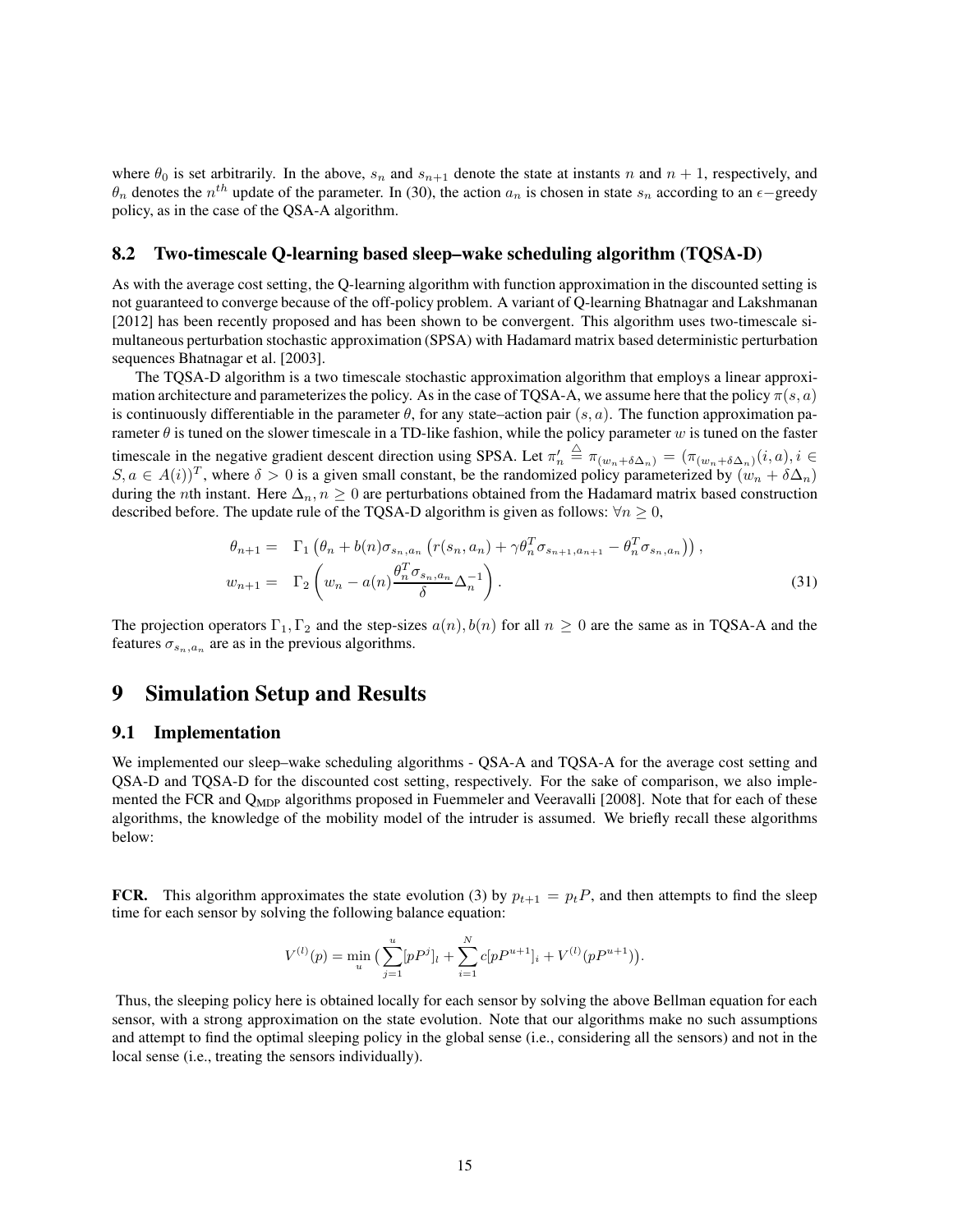**QMDP .** In this approach, the decomposition into the per sensor problem is the same as in FCR. However here, the underlying assumption is that the location of the object will always be known in the future. Thus, instead of (3), the state evolves here according to  $p_{k+1} = e_{l_{k+1}} P$ . The objective function for a sensor l, given the state component  $p$ , is given by

$$
V^{(l)}(p) = \min_{u} \left( \sum_{j=1}^{u} [p P^{j}]_{l} + \sum_{i=1}^{N} c [p P^{u+1}]_{i} + \sum_{i=1}^{N} [p P^{u+1}]_{i} V^{(l)}(e_{i}) \right).
$$

The difference between the above and the corresponding equation for FCR is in the third term on the right hand side representing the future cost. In the case of  $Q_{MDP}$ , the future cost is the conditional expectation of the cost incurred from the object location after  $u$  time units given the current distribution as its location. Thus, one can solve  $V^{(l)}(p)$  for any p once  $V^{(l)}(e_i)$ ,  $1 \le i \le N$  are known. The Q<sub>MDP</sub> algorithm then attempts to find a solution using the well-known dynamic programming procedure - policy iteration for MDPs. However, an important drawback with the dynamic programming approaches is the curse of dimensionality (i.e., the computational complexity with solving the associated Markov decision process increases exponentially with the dimension and cardinality of the state and action spaces). RL algorithms that incorporate function approximation techniques alleviate this problem and make the computational complexity manageable, while still ensuring that these algorithms converge to a 'good enough' policy.

### **9.2 Simulation Setup**

We perform our experiments on a 2-D network setting (see Fig. 1) of 121 sensors, i.e., a  $11 \times 11$  grid. The sensor regions overlap here, with each sensor's sensing region overlapping with that of its neighboring nodes. In particular, the sensing regions of sensors in the interior of the grid overlap with eight neighboring nodes.

The simulations were conducted for  $6000$  cycles for all algorithms. We set the single-stage cost component  $c$ to 0.1 and the discount factor  $\gamma$  to 0.9. For QSA-A/D, we set the exploration parameter  $\epsilon$  to 0.1. The projection operators  $\Gamma_i$ ,  $i = 1, 2$  are chosen such that each co-ordinate of  $\theta$  and  $w$  is forced to evolve within  $[1, 100]$ . The stepsizes are chosen as follows: For QSA-A, we set  $a(n) = \frac{1}{n}$ ,  $n \ge 1$  and for TQSA-A, we set  $b(n) = \frac{1}{n}$ ,  $a(n) =$  $\frac{1}{n^{0.55}}$ ,  $n \ge 1$ , respectively. Further, for TQSA-A/TQSA-D, we set  $\delta = 0.001$ . For QSA-A, we choose the fixed state s (see (18)) as  $\langle p_0, r \rangle$  where  $p_0$  is the initial distribution of  $p_k$  and r is a random sleep time vector. It is easy to see that this choice ensures that there is a positive probability of the underlying MDP visiting state  $s^5$ .

### **9.3 Results**

We use the number of sensors awake and the number of detects per time step as the performance metrics for comparing the various sleep/wake algorithms. While the former metric is the ratio of the total number of sensors in the wake state to the number of time-steps, the latter is the ratio of the number of successful detects of the intruder to the number of time-steps. Fig. 4 presents the number of sensors awake and the number of detects per time step, for each of the algorithms studied in the average cost setting, while Fig. 7 presents similar results for the algorithms in the discounted cost setting.

Fig. 6a presents the evolution of the Q-value parameter  $\theta$  for TQSA-A in the average cost setting. Fig. 5 presents the results obtained from the experiments with TQSA-A combined with the mobility model estimation procedure (26). Fig. 6b shows the evolution of the estimate  $P_k(i, j)$  of the intruder's mobility model, where i corresponding to the  $(6, 6)$ th cell and j corresponding to  $(6, 5)$ th cell, converges. In contrast, the Q<sub>MDP</sub> algorithm requires full knowledge of the distribution of the intruder movement and hence, cannot be applied in the setting of unknown P.

<sup>5</sup>This is because the intruder stays in the starting location for at least one time step and the exploration of actions initially results in a positive probability of a random action being chosen.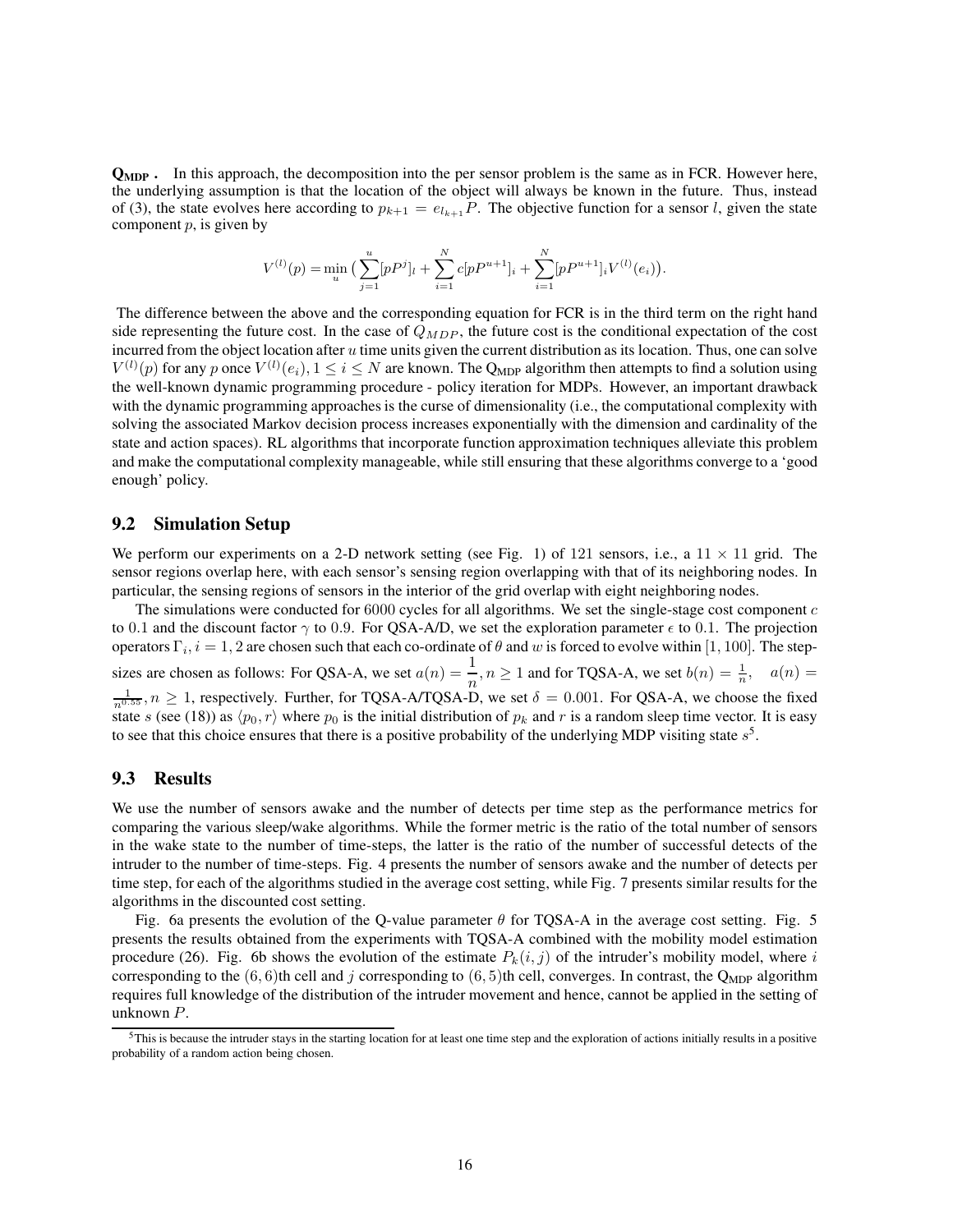

Figure 4: Tradeoff characteristics - known mobility model  $(P)$  case

### **9.4 Discussion**

We observe that in comparison to the  $Q_{MDP}$  algorithm, our algorithms attain a slightly higher tracking accuracy at the cost of a few additional sensors in the wake state. On the other hand, our algorithms exhibit better tradeoff between energy cost and tracking accuracy in comparison to the FCR algorithm. Amongst our algorithms, we observe that the two timescale variant TQSA-A performs better than the Q-learning based QSA-A, since TQSA-A results in a tracking accuracy similar to QSA-A with lesser number of sensors awake. A similar observation holds in the discounted cost setting as well.

Further, as evident in the tradeoff plot in Fig. 4, the Q<sub>MDP</sub> algorithm exhibits fluctuating behaviour with a significant number of outliers that show poor tradeoffs. This, we suspect, is due to the underlying requirement of complete future observations in  $Q_{MDP}$ . Further,  $Q_{MDP}$  (and even FCR) is not a learning algorithm that stabilizes the number of sensors awake and the tracking errors in the long-term. This is because, at each instant, Q<sub>MDP</sub> attempts to solve the Bellman equation in an approximate fashion and no information about the solution thus obtained is carried forward to the future instants.

On the contrary, our algorithms learn a good enough sleep/wake scheduling policy for the individual sensors with contextual information being carried forward from one time step to the next. This results in a stable regime for the number of sensors awake and the tracking accuracy, unlike  $Q_{MDP}$ . While the number of sensors awake for the FCR algorithm is less than that for our algorithms, the tracking accuracy is significantly lower in comparison. For critical tracking systems, where failing to track has higher penalty, our proposed algorithms (esp. TQSA-A) will be able to achieve greater performance (tracking accuracy) at the cost of only a few additional sensors in the wake state.

Further, it is evident from Fig. 6a that the Q-value parameter  $\theta$  of TQSA-A converges. This is a significant feature of the TQSA-A algorithm as it possesses theoretical convergence guarantees, unlike QSA-A, which may not converge in some settings. Moreover, it can also be seen that the transient period when the policy parameter  $\theta$ has not converged, is short. It is worth noting here that providing theoretical rate of convergence results for TQSA-A is difficult. This is because rate results for multi-timescale stochastic approximation algorithms, except for those with linear recursions (see Konda and Tsitsiklis [2004]), is not known till date to the best of our knowledge.

We also observe that even for the case when the intruder's mobility model is not known, TQSA-A shows performance on par with the vanilla TQSA-A, which assumes knowledge of P. We also observe that in the TQSA-A algorithm, the estimate  $P_k$  of the transition probability matrix P converges to the true P and this is illustrated by the convergence plots in Fig. 6b.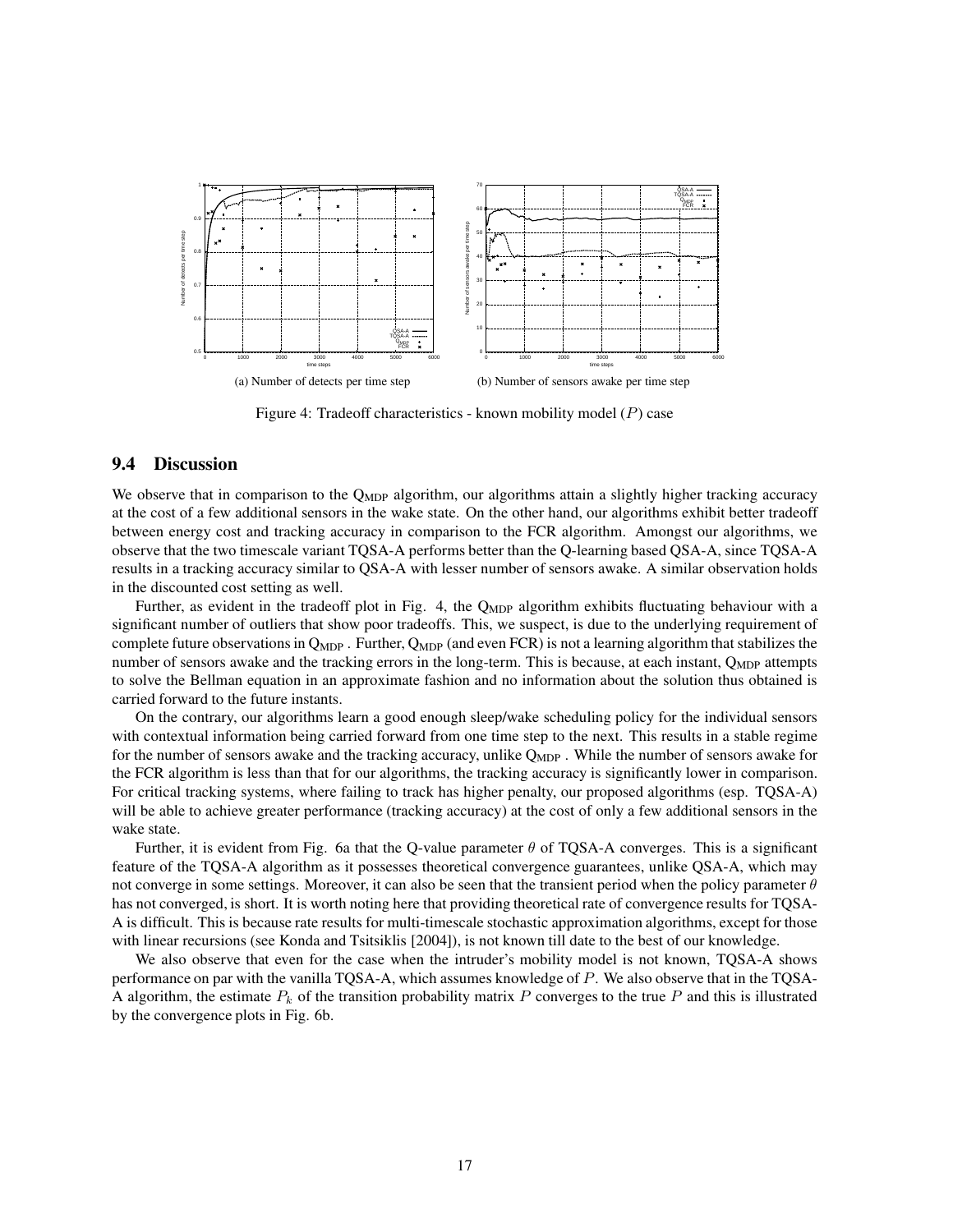

Figure 5: Tradeoff characteristics for TQSA-A algorithm with known and unknown P



Figure 6: Convergence trends of  $\theta$  in TQSA-A with known P and the estimate  $P_k$  in TQSA-A with unknown P



Figure 7: Tradeoff characteristics in the discounted setting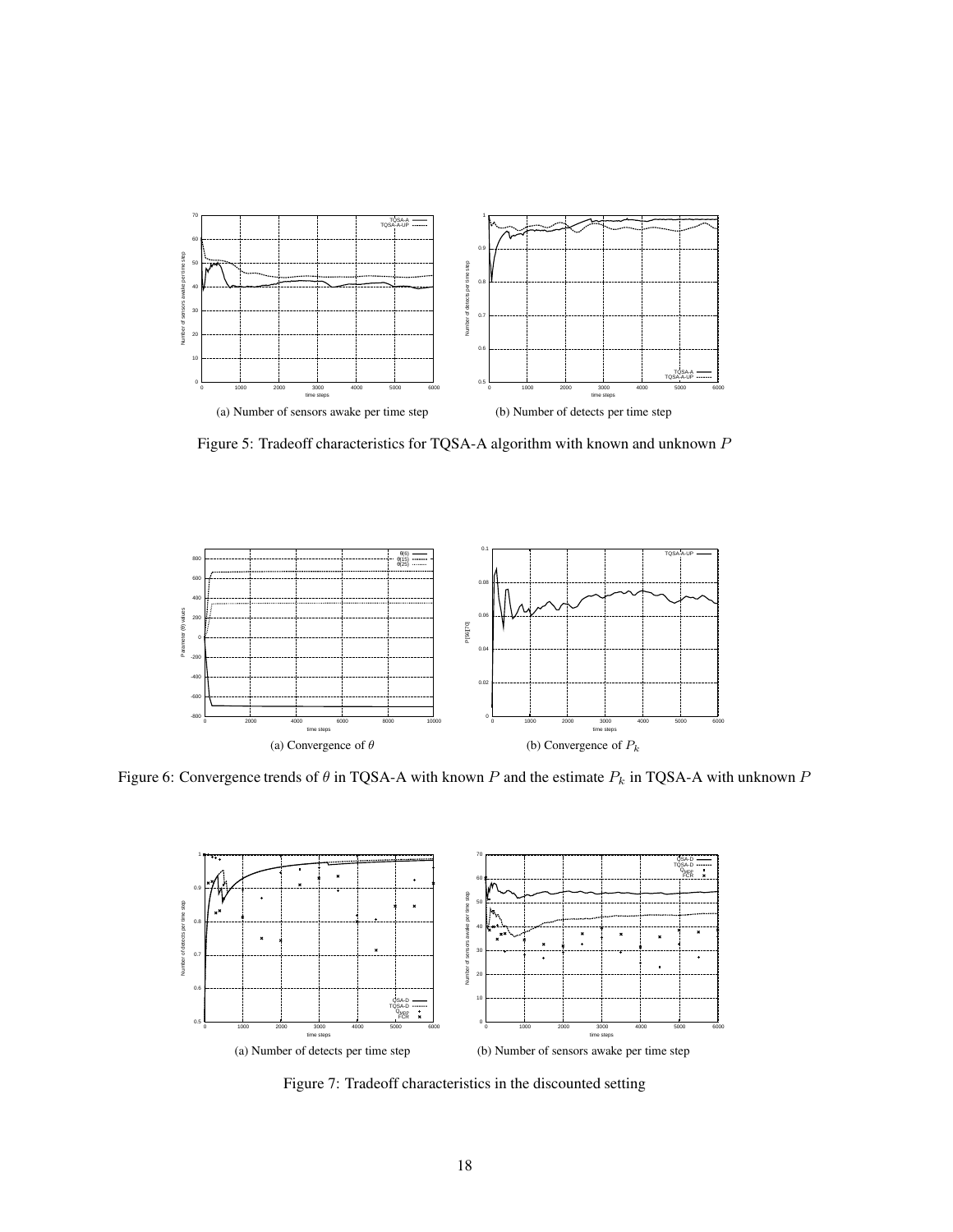# **10 Conclusions and Future Work**

We studied the problem of optimizing sleep times in a sensor network for intrusion detection. Following a POMDP formulation similar to the one in Fuemmeler et al. [2011], our aim in this paper was to minimize certain long-run average and discounted cost objectives. This in turn allowed us to study both transient as well as steady state system behavior. For both the settings considered, we proposed a novel two-timescale Q-learning algorithm with theoretical convergence guarantees. For the sake of comparison, we also developed sleep-scheduling algorithms that are function approximation analogues of the well-known Q-learning algorithm. Next, we extended these algorithms to a setting where the intruder's mobility model is not known. Empirically, we demonstrated the usefulness of our algorithms on a simple two-dimensional network setting.

As future work, one could extend these algorithms to settings where multiple intruders have to be detected. This would involve the conflicting objectives of keeping less number of sensors awake and at the same time, detecting as many intruders as possible. Another interesting direction of future research is to develop intruder detection algorithms in a decentralized setting, i.e., a setting where the individual sensors collaborate in the absence of a central controller. Decentralized variants of our two-timescale Q-learning algorithm TQSA-A can be developed in the following manner: Each sensor runs TQSA-A to decide on the sleep times in a manner similar to the algorithms we propose. However, this would require the knowledge of  $p_k$  (distribution of the intruder's location) at each sensor and this can be obtained by means of a message passing scheme between the individual sensors. Since exchanging messages between every pair of sensors may increase the load on the network, a practical alternative is to form (possibly dynamic) groups of sensors, within which the message regarding the intruder's location (or  $p_k$ ) is exchanged. The individual sensors then decide on the sleep times using this local information and an update rule similar to (20).

# **A Convergence analysis for TQSA-A**

The ODE approach is adopted for analyzing the convergence of  $\theta$  and w recursions (20) in the main paper. In essence, the two-timescale stochastic approximation architecture employed in the TQSA-A algorithm allows (i) the faster timescale analysis of the w-recursion in (20) in the main paper assuming that the slower  $\theta$ -recursion

is constant (quasi-static), and

(ii) the slower timescale analysis of the  $\theta$ -recursion in (20) in the main paper assuming that the faster w-recursion has converged, for any given  $\theta$ .

The convergence analysis comprises of the following important steps:

(i) Theorem 4, in effect, states that the w-recursion performs a gradient descent using one-simulation SPSA and converges to a set of points in the neighborhood of the local minimum of the approximate Q-value function  $R(\theta, w)$ (defined below). Note that this analysis is for the w-recursion on the faster timescale, assuming the Q-value function parameter  $\theta$  to be a constant.

(ii) Analyzing the  $\theta$ -recursion on the slower timescale, Theorem 6 claims that the iterate  $\theta$  asymptotically converges to a closed connected internally chain transitive invariant set associated with a corresponding differential inclusion (DI).

#### **A.1 Analysis of the** w**-recursion**

We present below the precise statements of these results. Let  $\mathcal{C}(C)(\mathcal{C}(D))$  denote the space of all continuous functions from C to  $\mathcal{R}^{\tilde{N}}$  (D to  $\mathcal{R}^d$ ). We define the operator  $\hat{\Gamma}_2 : \mathcal{C}(C) \to \mathcal{C}(\mathcal{R}^N)$  as follows:

$$
\hat{\Gamma}_2(v(w)) = \lim_{\alpha \downarrow 0} \left( \frac{\Gamma_2(w + \alpha v(w)) - w}{\alpha} \right).
$$

Consider the ODE associated with the w-recursion on the faster timescale, assuming  $\theta(t) \equiv \theta$  (a constant independent of  $t$ ):

$$
\dot{w}(t) = \hat{\Gamma}_2 \left( -\nabla_w R(\theta, w(t)) \right),\tag{32}
$$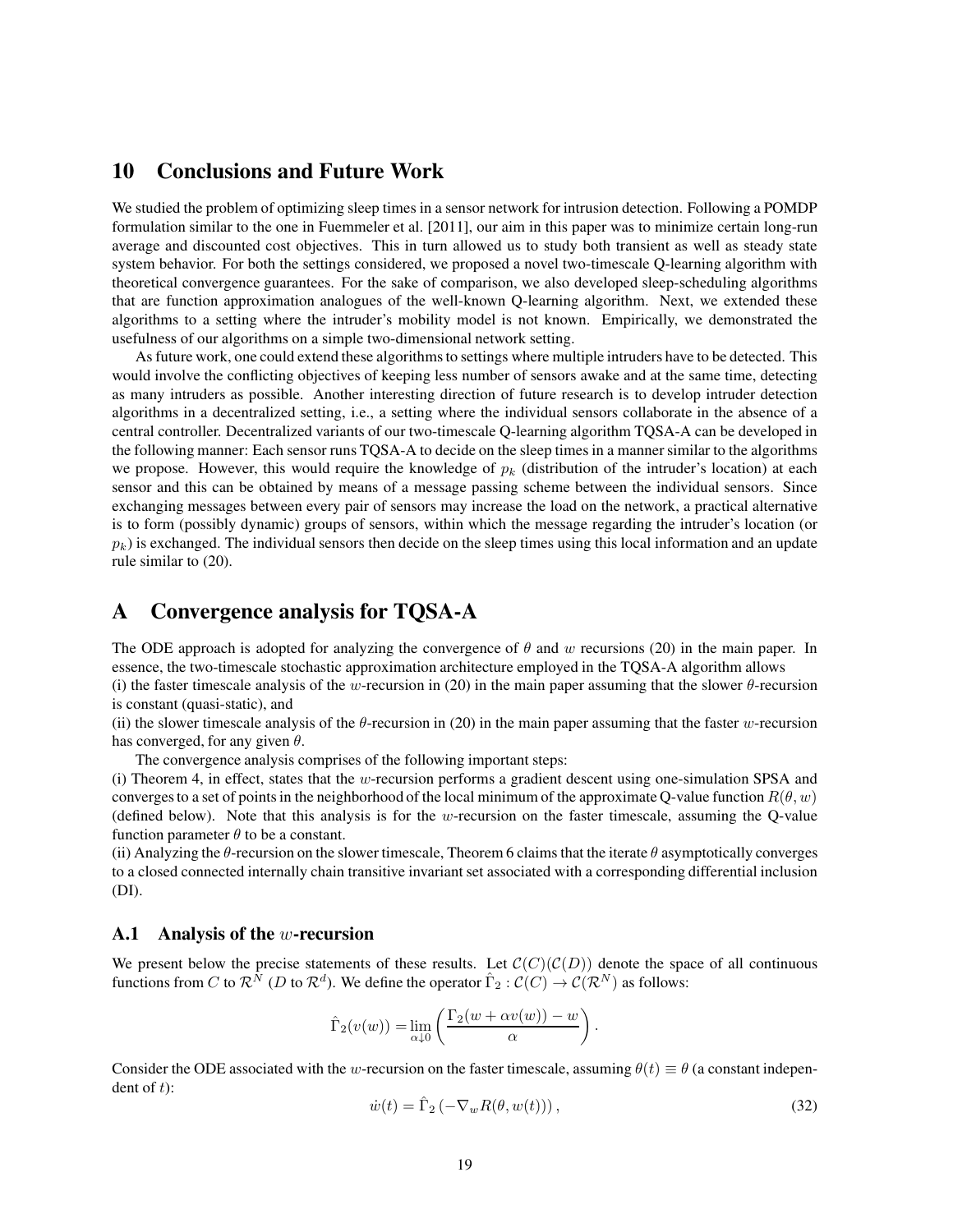with

$$
R(\theta, w) \stackrel{\triangle}{=} \sum_{i \in S, a \in A(i)} f_w(i, a) \theta^T \sigma_{i, a},
$$

where  $f_w(i, a)$  are the stationary probabilities  $f_w(i, a) = d^{\pi_w}(i) \pi_w(i, a), i \in S$ ,  $a \in A(i)$  for the joint process  $\{(X_n, Z_n)\}\)$ , obtained from the state-action tuples at each instant. Here  $d^{\pi_w}(i)$  is the stationary probability distribution for the Markov chain  $\{X_n\}$  under policy  $\pi_w$  being in state  $i \in S$ . The ergodicity of the joint process  $\{(X_n, Z_n)\}\$  and the existence of stationary distribution  $f_w(i, a)$  follows from the proposition below:

**Proposition 1.** *Under (A1) and (A2), the process*  $(X_n, Z_n)$ ,  $n \ge 0$  *with*  $Z_n$ ,  $n \ge 0$  *obtained from the SRP*  $\pi_w$ *, for any given*  $w \in C$ *, is an ergodic Markov process.* 

*Proof.* See [Bhatnagar and Lakshmanan, 2012, Proposition 1, Section 3].

**Lemma 3.** *Under* (A1) and (A2), the stationary probabilities  $f_w(i, a)$ ,  $i \in S$ ,  $a \in A(i)$  are continuously differen*tiable in the parameter*  $w \in C$ *.* 

*Proof.* See [Bhatnagar and Lakshmanan, 2012, Lemma 1, Section 3].

Let  $K_{\theta}$  denote the set of asymptotically stable equilibria of (32), i.e., the local minima of the function  $R(\theta, \cdot)$ within the constraint set C. Given  $\epsilon > 0$ , let  $K^{\epsilon}_{\theta}$  denote the closed  $\epsilon$ -neighborhood of  $K_{\theta}$ , i.e.,

$$
K_{\theta}^{\epsilon} = \{ w \in C \mid \| w - w_0 \| \le \epsilon, w_0 \in K_{\theta} \}.
$$

The following result establishes that the w-recursion tracks the ODE  $(32)$ .

**Theorem 4.** Let  $\theta_n \equiv \theta$ ,  $\forall n$ , for some  $\theta \in D \subset \mathbb{R}^d$ . Then, given  $\epsilon > 0$ , there exists  $\delta_0 > 0$  such that for all  $\delta \in (0,\delta_0]$ ,  $\{w_n\}$  governed by (20) in the main paper converges to the set  $K^{\epsilon}_{\theta}$  almost surely.

*Proof.* See [Bhatnagar and Lakshmanan, 2012, Theorem 2, Section 3].

**Proposition 2.** *The set*  $K^{\epsilon}_{\theta}$  *is a compact subset of*  $\mathcal{R}^{N}$  *for any*  $\theta$  *and*  $\epsilon > 0$ *.* 

*Proof.* Follows in a similar manner as [Bhatnagar and Lakshmanan, 2012, Corollary 2].

#### **A.2 Analysis of the** θ**-recursion**

We now analyze the  $\theta$ -recursion, which is the slower recursion in (20) in the main paper. We first show that the estimate  $\hat{J}_n$  tracks the average cost  $J(\pi_{w_n})$  corresponding to the policy parameter  $w_n \equiv w(\theta_n)$ .

**Lemma 5.** With probability one,  $|\hat{J}_n - J(\pi_{w_n})| \to 0$  as  $n \to \infty$ , where  $J(\pi_{w_n})$  is the average reward under  $\pi_{w_n}$ .

*Proof.* The  $\hat{J}$  update can be re-written as

$$
\hat{J}_{n+1} = \hat{J}_n + b(n) \left( J(\pi_{w_n}) + \xi_n - \hat{J}_n + M_{n+1} \right). \tag{33}
$$

In the above,

- $\mathcal{F}_n = \sigma(w_m, \theta_n, \xi_m, M_m; m \leq n), n \geq 0$  is a set of  $\sigma$ -fields.
- $\xi_n = (E[g(s_n, a_n)|\mathcal{F}_{n-1}] J(\pi_{w_n})), n \ge 0$  and
- $M_{n+1} = g(s_n, a_n) E[g(s_n, a_n)|\mathcal{F}_{n-1}], n \geq 0$  is a martingale difference sequence.



 $\Box$ 

 $\Box$ 

 $\Box$ 

 $\Box$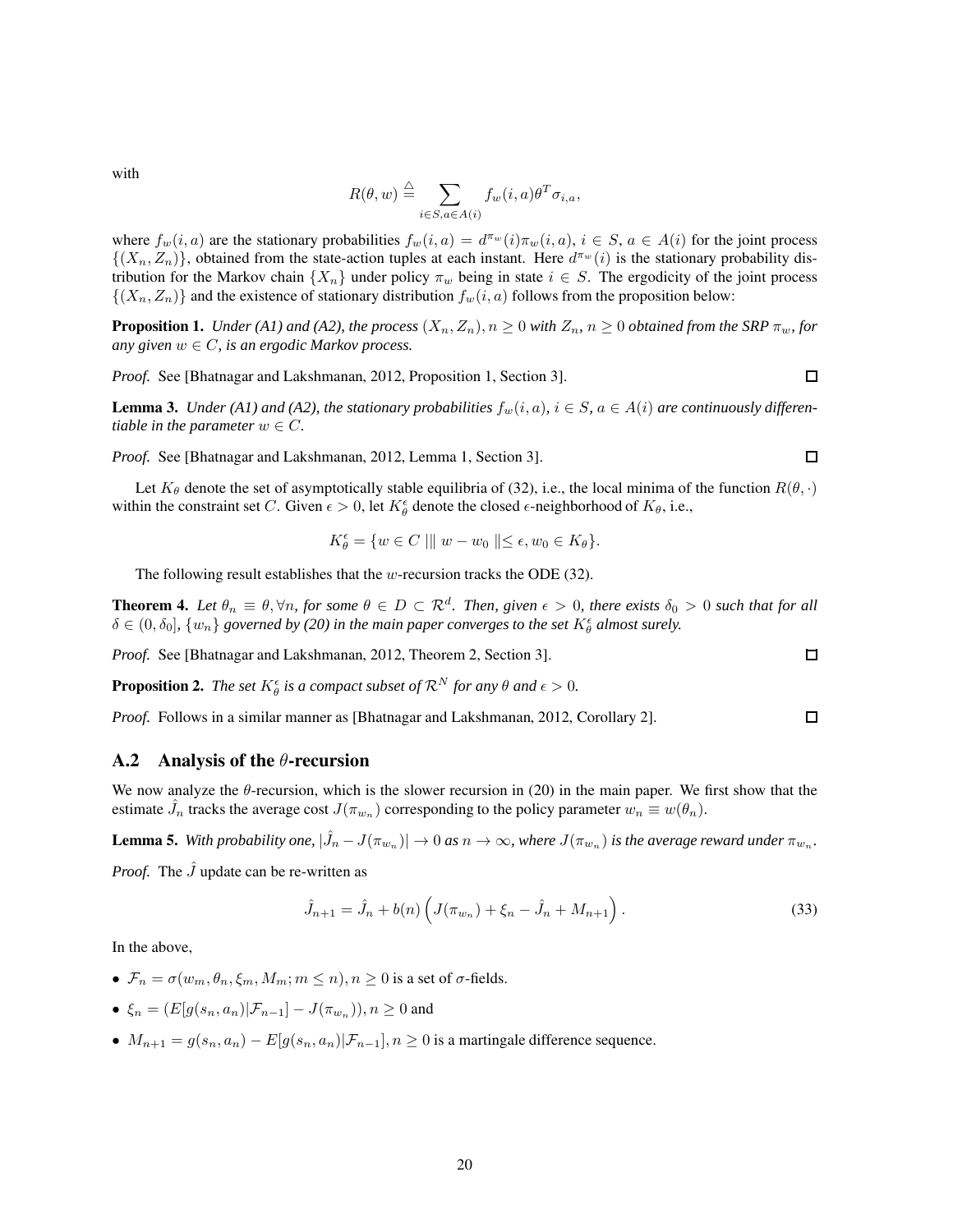Let  $N_m = \sum_{n=0}^m c(n)M_{n+1}$ . Clearly,  $(N_m, \mathcal{F}_m)$ ,  $m \ge 0$  is a square-integrable and almost surely convergent martingale. Further, from Proposition 1,  $|\xi_n| \to 0$  almost surely on the 'natural timescale', as  $n \to \infty$ . The 'natural timescale' is faster than the algorithm's timescale and hence  $\xi_n$  vanishes asymptotically, almost surely, see [Borkar, 2008, Chapter 6.2] for detailed treatment of natural timescale algorithms.

The ODE associated with (33) is

$$
\dot{\hat{J}}(t) = J(\pi_{w(t)}) - \hat{J}(t) \stackrel{\triangle}{=} H(\hat{J}(t)).
$$
\n(34)

Let  $H_{\infty}(\hat{J}(t)) = \lim_{c \to \infty} \frac{H(c\hat{J}(t))}{\sum_{n=1}^{\infty} \frac{H(c\hat{J}(t))}{\sum_{n=1}^{\infty} \frac{H(c\hat{J}(t))}{\sum_{n=1}^{\infty} \frac{H(c\hat{J}(t))}{\sum_{n=1}^{\infty} \frac{H(c\hat{J}(t))}{\sum_{n=1}^{\infty} \frac{H(c\hat{J}(t))}{\sum_{n=1}^{\infty} \frac{H(c\hat{J}(t))}{\sum_{n=1}^{\infty} \frac{H(c\hat{J}(t))}{\sum_{n$  $\frac{\partial u(t)}{\partial c} = -\hat{J}(t)$ . Note that the ODE

$$
\dot{\hat{J}}(t) = -\hat{J}(t)
$$

has the origin as its unique globally asymptotically stable equilibrium. Further, the ODE (34) has  $\hat{J}^* = J(\pi_{w_n})$ as its unique asymptotically stable equilibrium. The claim follows from Lemma 7 - Corollary 8 on pp. 74 and Theorem 9 on pp. 75 of Borkar [2008].  $\Box$ 

Let  $T_w : \mathcal{R}^{|S \times A(S)|} \to \mathcal{R}^{|S \times A(S)|}$  be the operator given by

$$
T_w(J)(i,a) = g(i,a) - J(\pi_w)e + \sum_{j \in S, b \in A(j)} p_w(i,a;j,b)J(j,b),
$$
\n(35)

or in more compact notation

$$
T_w(J) = G - J(\pi_w)e + P_w J,
$$

where G is the column vector with components  $g(i, a), i \in S, a \in A(i)$ .  $P_w$  is the transition probability matrix of the joint (state-action) Markov chain  $\{(X_n, Z_n)\}\$ under policy  $\pi_w$ , with components  $p_w(i, a; j, b)$ . Here  $p_w(i, a; j, b)$  denote the transition probabilities of the joint process  $\{(X_n, Z_n)\}.$ 

The differential inclusion associated with the  $\theta$ -recursion of (20) in the main paper corresponds to

$$
\dot{\theta}(t) \in \hat{\Gamma}_{\theta} \left( h(\theta) \right), \tag{36}
$$

where  $h(\theta)$  is the set-valued map, defined in compact notation as follows:

$$
h(\theta) \stackrel{\triangle}{=} \{ \Phi^T \mathbb{F}_{w(\theta)}(T_{w(\theta)}(\Phi \theta) - \Phi \theta \mid w \in K_\theta^\epsilon \}.
$$

In the above,  $\mathbb{F}_w$  denotes the diagonal matrix with elements along the diagonal being  $f_w(i, a)$ ,  $i \in S$ ,  $a \in A(i)$ . Also,  $\Phi$  denotes the matrix with rows  $\sigma_{s,a}^T$ ,  $s \in S$ ,  $a \in A(s)$ . The number of rows of this matrix is thus  $|S \times A(S)|$ , while the number of columns is N. Thus,  $\Phi = (\Phi(i), i = 1, \dots, N)$  where  $\Phi(i)$  is the column vector

$$
\Phi(i) = (\sigma_{s,a}(i), s \in S, a \in A(s))^T, i = 1, ..., N.
$$

Further, the projection operator  $\hat{\Gamma}_{\theta}$  is defined as

$$
\hat{\Gamma}_{\theta} \stackrel{\triangle}{=} \cap_{\epsilon > 0} ch \left( \cup_{\{ \|\beta - \theta\| < \epsilon \}} \{ \gamma_1(\beta; y + Y) \mid y \in h(\beta), Y \in R(\beta) \} \right), \text{ where}
$$

- $ch(S)$  denotes the closed convex hull of the set S;
- $\gamma_1(\theta; y)$  denotes the directional derivative of  $\Gamma_1$  at  $\theta$  in the direction y and is defined by

$$
\gamma_1(\theta; y) \stackrel{\triangle}{=} \lim_{\eta \downarrow 0} \left( \frac{\Gamma_1(\theta_n + \eta y) - \theta}{\eta} \right); \tag{37}
$$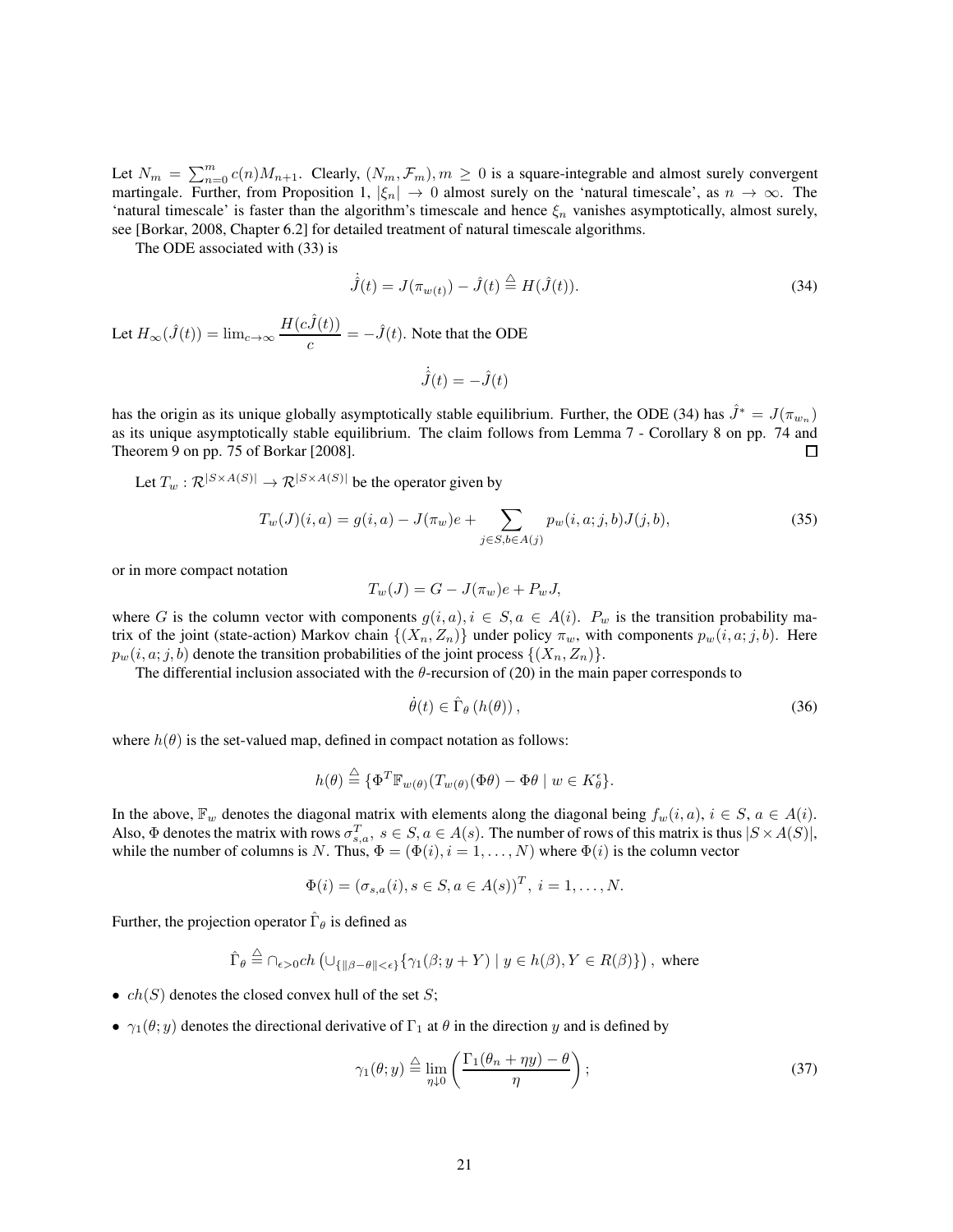•  $Y(n + 1)$  is defined as follows:

$$
Y(n + 1) \stackrel{\triangle}{=} (g(X_n, Z_n) - J(\pi_{w_n}) + \theta_n^T \sigma_{X_{n+1}, Z_{n+1}} - \theta_n^T \sigma_{X_n, Z_n}) \sigma_{X_n, Z_n}
$$
  
-
$$
E [(g(X_n, Z_n) - J(\pi_{w_n}) + \theta_n^T \sigma_{X_{n+1}, Z_{n+1}} - \theta_n^T \sigma_{X_n, Z_n}) \sigma_{X_n, Z_n} | \mathcal{G}(n) ],
$$

where  $\mathcal{G}(n) = \sigma(\theta_r, X_r, Z_r, r \leq n), n \geq 0$  is a sequence of associated sigma fields; and

•  $R(\beta)$  denotes the compact support of the conditional distribution of  $Y(n + 1)$  given  $\mathcal{G}(n)$ .

The main result is then given as follows:

**Theorem 6.** *The iterate*  $\theta_n$ ,  $n \geq 0$  *governed by (20) in the main paper, converges a.s to a closed connected internally chain transitive invariant set of* (36)*.*

*Proof.* Let  $N(n) = \sum_{m=0}^{n-1} b(m)Y(m+1)$ . It is easy to see that  $N(n)$ ,  $n \ge 0$  is a martingale sequence. Further,  $(N(n), \mathcal{G}(n))$ ,  $n \ge 0$  is a square-integrable and almost surely convergent martingale, owing to the following facts: **(i)** sup  $\sup_{(i,a)\in S\times A(S)}$   $\|\sigma_{i,a}\|\leq \infty$  and  $\sup_{(i,a)\in S\times A(S)}$  $|g(i, a)| < \infty$  since  $S \times A(S)$  is a finite set.

(ii) Since we project the iterate  $\theta$  using  $\Gamma_1$  onto a compact and convex set C, we have sup  $\|\theta_n\| < \infty$ .

(iii) By assumption, the step-size sequence  $b(n)$ ,  $n \ge 0$  satisfies  $\sum b(n)^2 < \infty$ .

Thus, the  $\theta$ -recursion (20) in the main paper can be re-written as follows:

$$
\theta_{n+1} = \Gamma_1 \left( \theta_n + b(n) y_n + b(n) Y(n+1) \right), \tag{38}
$$

Following the technique in [Borkar, 2008, Chapter 5.4], one can rewrite the above as follows:

$$
\theta_{n+1} = \theta_n + b(n) \left( \frac{\Gamma_1(\theta_n + b(n)(y_n + Y(n+1))) - \theta_n}{b(n)} \right),
$$
  
=  $\theta_n + b(n) \left( \gamma_1(\theta_n; y_n + Y(n+1)) + o(b(n)) \right),$  (39)

where  $\gamma_1(\theta; y)$  is as defined in (37). Let  $z_n \stackrel{\triangle}{=} E[\gamma_1(\theta_n; y_n + Y(n+1)) | \mathcal{G}(n)]$  and  $\check{Y}(n+1) \stackrel{\triangle}{=} \gamma_1(\theta_n; y_n + Y(n+1))$  $Y(n + 1) - z_n$ . Then, it is easy to see that (39) is equivalent to

$$
\theta_{n+1} = \theta_n + b(n) \left( z_n + \check{Y}(n+1) + o(b(n)) \right). \tag{40}
$$

Using similar arguments as in [Bhatnagar and Lakshmanan, 2012, Proposition 3], it can be seen that  $\hat{\Gamma}(h(\theta))$ satisfies the conditions stipulated in [Borkar, 2008, Section 5.1]. These conditions ensure that  $\Gamma(h(\theta))$  is compact, convex valued and upper-semicontinuous with bounded range on compacts.

Since we use  $\Gamma_1$  operator to ensure  $\theta$  is bounded, the general result of [Borkar, 2008, Corollary 4, Chapter 5] can be applied to see that  $\theta_n$  converges a.s. to a closed connected internally chain transitive invariant set of (36). The claim follows.  $\Box$ 

# **References**

- J. Abounadi, D. Bertsekas, and V.S. Borkar. Learning algorithms for Markov decision processes with average cost. *SIAM Journal on Control and Optimization*, 40(3):681–698, 2002. ISSN 0363-0129.
- L. Baird. Residual algorithms: Reinforcement learning with function approximation. In *ICML*, pages 30–37, 1995.
- M. Beccuti, D. Codetta-Raiteri, and G. Franceschinis. Multiple abstraction levels in performance analysis of wsn monitoring systems. In *International ICST Conference on Performance Evaluation Methodologies and Tools*, page 73, 2009.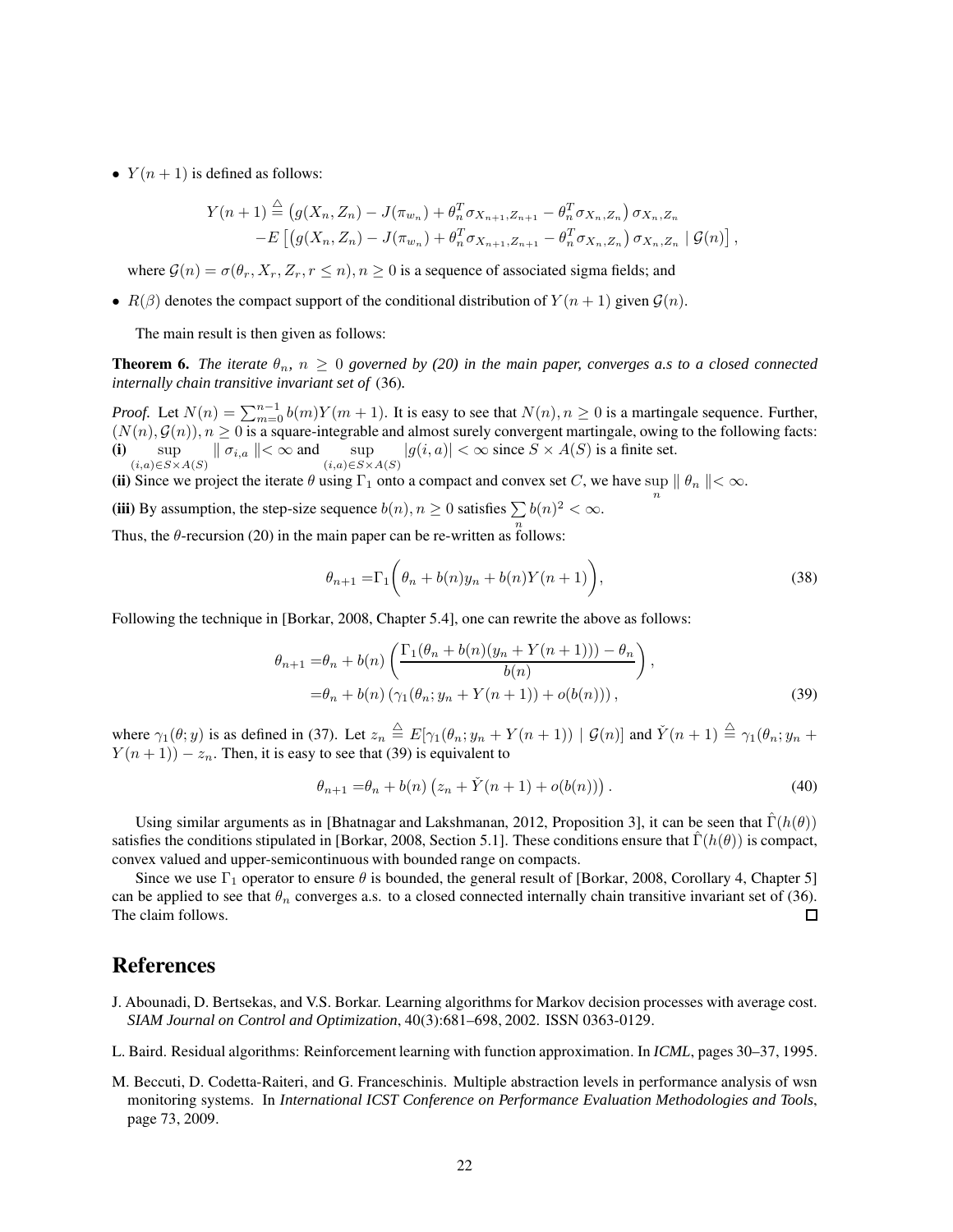Dimitri P. Bertsekas. *Dynamic Programming and Optimal Control, vol. II, 3rd edition*. Athena Scientific, 2007.

- Dimitri P. Bertsekas and John N. Tsitsiklis. *Neuro-Dynamic Programming*. Athena Scientific, May 1996. ISBN 1886529108.
- S. Bhatnagar and K. Lakshmanan. A New Q-learning Algorithm with Linear Function Approximation. Technical report, SSL, IISc, 2012. URL http://stochastic.csa.iisc.ernet.in/www/research/ files/IISc-CSA-SSL-TR-2012-3.pdf.
- S. Bhatnagar, M.C. Fu, S.I. Marcus, and I. Wang. Two-timescale simultaneous perturbation stochastic approximation using deterministic perturbation sequences. *ACM Transactions on Modeling and Computer Simulation (TOMACS)*, 13(2):180–209, 2003. ISSN 1049-3301.
- S. Bhatnagar, H. Prasad, and L.A. Prashanth. *Stochastic Recursive Algorithms for Optimization*, volume 434. Springer, 2013.
- Shalabh Bhatnagar, Richard S Sutton, Mohammad Ghavamzadeh, and Mark Lee. Natural actor–critic algorithms. *Automatica*, 45(11):2471–2482, 2009.
- V.S. Borkar. *Stochastic Approximation: A Dynamical Systems Viewpoint*. Cambridge Univ Press, 2008.
- Ying Cui, Vincent KN Lau, Rui Wang, Huang Huang, and Shunqing Zhang. A Survey on Delay-Aware Resource Control for Wireless SystemsLarge Deviation Theory, Stochastic Lyapunov Drift, and Distributed Stochastic Learning. *IEEE Transactions on Information Theory*, 58(3):1677–1701, 2012a.
- Ying Cui, Vincent KN Lau, and Yueping Wu. Delay-aware BS discontinuous transmission control and user scheduling for energy harvesting downlink coordinated MIMO systems. *IEEE Transactions on Signal Processing*, 60(7):3786–3795, 2012b.
- Fangwen Fu and Mihaela van der Schaar. Learning to compete for resources in wireless stochastic games. *IEEE Transactions on Vehicular Technology*, 58(4):1904–1919, 2009.
- J.A. Fuemmeler and V.V. Veeravalli. Smart sleeping policies for energy efficient tracking in sensor networks. *IEEE Transactions on Signal Processing*, 56(5):2091–2101, 2008.
- J.A. Fuemmeler, G.K. Atia, and V.V. Veeravalli. Sleep control for tracking in sensor networks. *IEEE Transactions on Signal Processing*, 59(9):4354–4366, 2011.
- C. Gui and P. Mohapatra. Power conservation and quality of surveillance in target tracking sensor networks. In *Proceedings of the international conference on mobile computing and networking*, pages 129–143, 2004.
- B. Jiang, K. Han, B. Ravindran, and H. Cho. Energy efficient sleep scheduling based on moving directions in target tracking sensor network. In *IEEE International Symposium on Parallel and Distributed Processing*, pages 1–10, 2008.
- Mao Jianlin, Xiang Fenghong, and Lai Hua. RL-based superframe order adaptation algorithm for IEEE 802.15.4 networks. In *Chinese Control and Decision Conference*, pages 4708–4711. IEEE, 2009.
- Guang-yao Jin, Xiao-yi Lu, and Myong-Soon Park. Dynamic Clustering for Object Tracking in Wireless Sensor Networks. *Ubiquitous Computing Systems*, 4239:200–209, 2006.
- Muhidul Islam Khan and Bernhard Rinner. Resource coordination in wireless sensor networks by cooperative reinforcement learning. In *IEEE International Conference on Pervasive Computing and Communications Workshop*, pages 895–900. IEEE, 2012.
- Vijay R Konda and John N Tsitsiklis. Convergence rate of linear two-time-scale stochastic approximation. *Annals of Applied Probability*, pages 796–819, 2004.